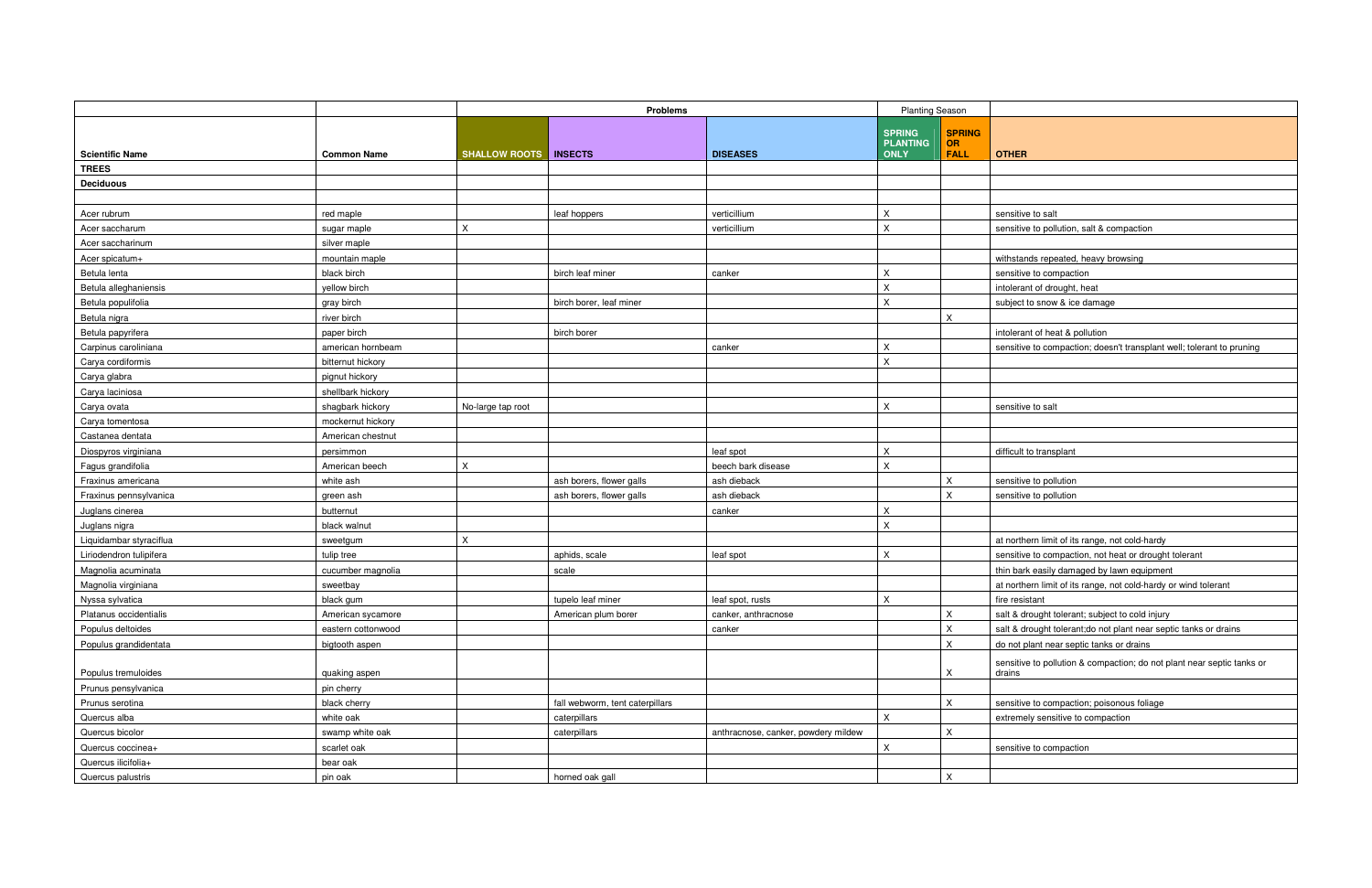native to EOH region; low salt tolerance, susceptible to mechanical amage

eds deer protection; subject to snow damage

ot tolerant of pollution, salt, heat, or drought; tolerant of pruning

tolerant of pollution & drought

ensitive to pollution & compaction

bllution & compaction sensitive

ore drought tolerant than A. arbutifolia

folerant of heat, drought, pollution, salt ensitive to compaction, tolerant to pollution

msitive to compaction & salt

within watershed, only known to be native in high elevations of Sullivan Co., not tolerant of wind or salt

ensitive to compaction, salt & pollution; snow, ice, wind damage

| Quercus prinus                 | chestnut oak         |                                                          |                                      | $\mathsf X$        | sensitive to compaction    |
|--------------------------------|----------------------|----------------------------------------------------------|--------------------------------------|--------------------|----------------------------|
| Quercus rubra                  | red oak              | caterpillars                                             | oak wilt                             | $\mathsf X$        | sensitive to compaction    |
| Quercus velutina               | black oak            |                                                          |                                      | X                  | sensitive to compaction    |
| Salix nigra                    | black willow         |                                                          |                                      | X                  | sensitive to pollution     |
| Sassafras albidum+             | sassafras            | Japanese beetles                                         |                                      |                    | sensitive to compaction    |
| Tilia americana                | basswood             | Japanese beetles, leaf miners,<br>aphids, borers, scales |                                      | X                  | sensitive to compaction    |
| Ulmus americana                | American elm         | aphids, leaf miner, elm leaf beetle                      | Dutch elm disease, canker, leaf curl | $\pmb{\times}$     |                            |
| Ulmus rubra                    | slippery elm         |                                                          |                                      |                    |                            |
|                                |                      |                                                          |                                      |                    |                            |
| Evergreen                      |                      |                                                          |                                      |                    |                            |
| Chamaecyparis thyoides         | Atlantic white cedar |                                                          |                                      |                    |                            |
| Juniperus virginiana           | eastern red cedar    | bagworm                                                  | cedar-apple rust                     | X                  | sensitive to compaction    |
| Picea glauca                   | white spruce         |                                                          |                                      |                    |                            |
| Picea mariana                  | black spruce         |                                                          |                                      |                    | within watershed, only     |
| Picea rubens                   | red spruce           |                                                          |                                      |                    | within watershed, only     |
|                                |                      |                                                          |                                      |                    | within watershed, only I   |
| Pinus resinosa                 | red pine             | red pine scale                                           |                                      |                    | Co., not tolerant of wind  |
| Pinus rigida                   | pitch pine           |                                                          |                                      | $\mathsf X$        | salt tolerant              |
| Pinus strobus                  | eastern white pine   | white pine weevil                                        | white pine blister rust              | $\mathsf X$        | sensitive to compaction    |
|                                |                      |                                                          |                                      |                    | native to EOH region; lo   |
| Pinus virginiana               | Virginia pine        | pine sawflies, ips beetles                               | pitch canker                         |                    | damage                     |
| Thuja occidentalis             | northern white cedar | leaf miner, bagworms, spider mites                       |                                      | X                  | needs deer protection;     |
| Tsuga canadensis               | eastern hemlock      | hemlock woolly adelgid                                   |                                      | $\mathsf X$        | not tolerant of pollution, |
|                                |                      |                                                          |                                      |                    |                            |
| <b>SMALL TREES (up to 25')</b> |                      |                                                          |                                      |                    |                            |
| Acer pensylvanicum*            | striped maple        |                                                          |                                      |                    | intolerant of pollution &  |
| Amelanchier arborea            | serviceberry         | scales, aphids                                           | rusts                                | Χ                  | sensitive to pollution &   |
| Amelanchier canadensis         | shad bush            | scales, aphids                                           | rusts                                | $\pmb{\mathsf{X}}$ | pollution & compaction     |
| Amelanchier laevis             | smooth serviceberry  | scales, aphids                                           | rusts                                | X                  |                            |
| Aronia arbutifolia             | red chokeberry       |                                                          |                                      | X                  | tolerates pollution        |
| Aronia melanocarpa             | purple chokeberry    |                                                          |                                      | X                  | more drought tolerant tl   |
| Asimina triloba                | pawpaw               |                                                          |                                      |                    |                            |
| Celtis occidentalis            | hackberry            |                                                          |                                      |                    |                            |
| Cornus alternifolia            | pagoda dogwood       |                                                          | twig blight, canker                  | $\mathsf X$        | sensitive to pollution     |
| Cornus florida                 | flowering dogwood    | dogwood borer                                            | anthracnose                          | $\mathsf X$        | intolerant of heat, droug  |
| Hamamelis virginiana           | witchhazel           | horned gall                                              |                                      | $\mathsf X$        | sensitive to compaction    |
| Malus coronaria                | American crabapple   |                                                          |                                      | X                  |                            |
| Morus rubra                    | red mulberry         |                                                          |                                      |                    |                            |
| Ostrya virginiana+             | hophornbeam          |                                                          |                                      | $\mathsf X$        | sensitive to compaction    |
| Prunus americana               | wild plum            | tent caterpillars                                        |                                      | $\pmb{\times}$     | thorny                     |
| Salix sericea                  | silky willow         |                                                          |                                      |                    |                            |
|                                |                      |                                                          |                                      |                    |                            |
| <b>SHRUBS</b>                  |                      |                                                          |                                      |                    |                            |
| Alnus incana (A. rugosa)       | speckled alder       |                                                          |                                      | X                  |                            |
| Alnus serrulata                | smooth alder         |                                                          |                                      | $\mathsf X$        |                            |

ensitive to compaction

ensitive to compaction & salt

thin watershed, only native to high elevations of Catskills thin watershed, only native to high elevations of Catskills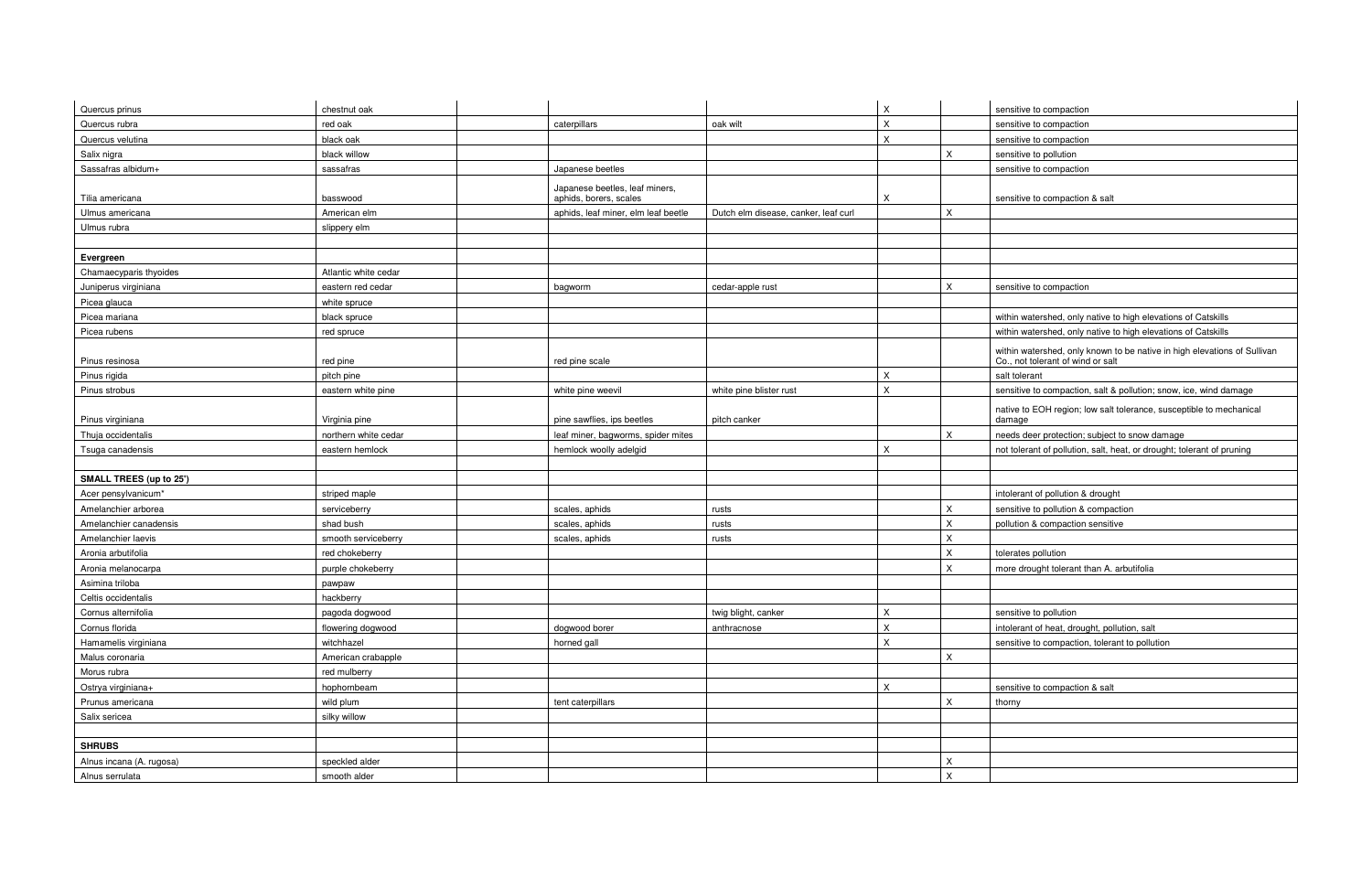at northern limit of its range--not cold-hardy, not recom mended for natural areas at this latitude--tolerant to air pollution & salt

bisonous foliage, not tolerant of wind or high pH

I northern limit of its range--not tolerant of cold wind

alt tolerant, does not tolerate high pH soil

msitive to pollution & salt ensitive to wind, heat, high pH

ensitive to pollution & salt

ensitive to compaction & pollution

| Amelanchier stolonifera      | running serviceberry      |                      |                                   |              | $\mathsf X$    |                             |
|------------------------------|---------------------------|----------------------|-----------------------------------|--------------|----------------|-----------------------------|
| Baccharis halmifolia         | groundsel                 |                      |                                   |              |                |                             |
| Carpinus caroliniana         | musclewood                |                      |                                   |              |                |                             |
| Cephalanthus occidentalis    | buttonbush                |                      |                                   |              | $\mathsf X$    | may need periodic prur      |
| Chamaedaphne calyculata      | leatherleaf               |                      |                                   |              |                |                             |
| Clethra alnifolia            | sweet pepperbush          | spider mites         |                                   |              |                |                             |
| Comptonia peregrina+         | sweetfern                 |                      |                                   |              |                | difficult to transplant     |
| Cornus ammomum               | silky dogwood             | scale                |                                   |              | $\mathsf X$    | sensitive to salt           |
| Cornus canadensis            | bunchberry                |                      |                                   |              |                |                             |
| Cornus racemosa              | gray dogwood              |                      | leaf spot                         |              | $\mathsf X$    | sensitive to salt, may no   |
| Cornus sericea               | red osier dogwood         | scale                | twig blight                       |              | $\sf X$        | needs periodic pruning      |
| Corylus americana            | American hazelnut         | caterpillars         | blight, leaf spot                 |              | X              | tolerates pruning well      |
| Crataegus crusgalli          | cockspur hawthorn         |                      |                                   |              |                |                             |
| Diervilla lonicera           | northern bush honeysuckle |                      |                                   |              | X              |                             |
| Dirca palustris              | eastern leatherwood       |                      |                                   |              |                |                             |
| Euonymus americanus          | strawberry bush           |                      |                                   |              |                |                             |
| Gaylussacia baccata          | black huckleberry         |                      |                                   |              |                |                             |
| Gaylussacia frondosa         | huckleberry               |                      |                                   |              |                |                             |
| Hibiscus moscheutos          | swamp rose mallow         |                      |                                   |              |                |                             |
| Hydrangea arborescens        | wild hydrangea            | aphids               | leaf spot, blight, powdery mildew |              | $\mathsf X$    | not winter-hardy            |
| Ilex glabra                  | inkberry                  |                      |                                   |              | X              |                             |
|                              |                           |                      |                                   |              |                | at northern limit of its ra |
| llex opaca                   | American holly            | leaf miner, scale    | leaf spot                         |              |                | areas at this latitude--to  |
| Ilex verticillata            | winterberry holly         |                      | leaf spot, powdery mildew         |              | $\pmb{\times}$ | sensitive to salt           |
| Kalmia angustifolia          | sheep laurel              | lacebug              | leaf spot                         |              | $\sf X$        | poisonous foliage, not t    |
| Kalmia latifolia             | mountain laurel           | lacebug              | leaf spot                         |              | $\mathsf X$    |                             |
| Leucothoe racemosa           | sweetbells                |                      | leaf spot                         |              |                | at northern limit of its ra |
| Lindera benzoin              | spice bush                |                      |                                   |              |                |                             |
| Myrica gale                  | sweetgale                 |                      |                                   |              | X              |                             |
| Myrica pensylvanica          | northern bayberry         |                      |                                   |              | $\mathsf X$    | salt tolerant, does not to  |
| Nemopanthus mucronata        | mountain holly            |                      |                                   |              |                |                             |
| Physocarpus opulifolius      | ninebark                  |                      |                                   |              | X              |                             |
| Potentilla fruticosa         | shrubby cinquefoil        | spider mites         |                                   |              | X              |                             |
| Prunus maritima              | beach plum                |                      |                                   |              |                |                             |
| Prunus pumila                | sand cherry               |                      |                                   |              |                |                             |
| Prunus virginiana            | choke cherry              |                      |                                   |              | $\mathsf X$    |                             |
| Ptelea trifoliata            | Wafer-ash                 |                      |                                   |              |                |                             |
| Rhododendron canadense       | white rhodora             |                      |                                   | $\mathsf X$  |                |                             |
| Rhododendron periclymenoides | pinxterbloom azalea       |                      |                                   |              | X              | sensitive to pollution &    |
| Rhododendron maximum         | rosebay                   | lacebug              | root rot                          | $\mathsf{X}$ |                | sensitive to wind, heat,    |
| Rhododendron prinophyllum    | roseshell azalea          |                      |                                   |              | X              |                             |
| Rhododendron viscosum        | swamp azalea              |                      |                                   |              | $\mathsf X$    | sensitive to pollution &    |
| Rhus aromatica               | fragrant sumac            | aphids, mites, scale | leaf spot, rusts                  |              | $\mathsf X$    |                             |
| Rhus coppalina               | shining sumac             | aphids, mites, scale | leaf spot, rusts                  |              | $\mathsf X$    | sensitive to compaction     |
| Rhus glabra                  | smooth sumac              | aphids, mites, scale | verticillium wilt, rusts          |              | $\sf X$        |                             |
| Rhus typhina                 | staghorn sumac            | aphids, mites, scale | verticillium wilt, rusts          |              | $\mathsf X$    | sensitive to compaction     |
|                              |                           |                      |                                   |              |                |                             |

| ay need periodic pruning |
|--------------------------|
|--------------------------|

ensitive to salt, may need periodic pruning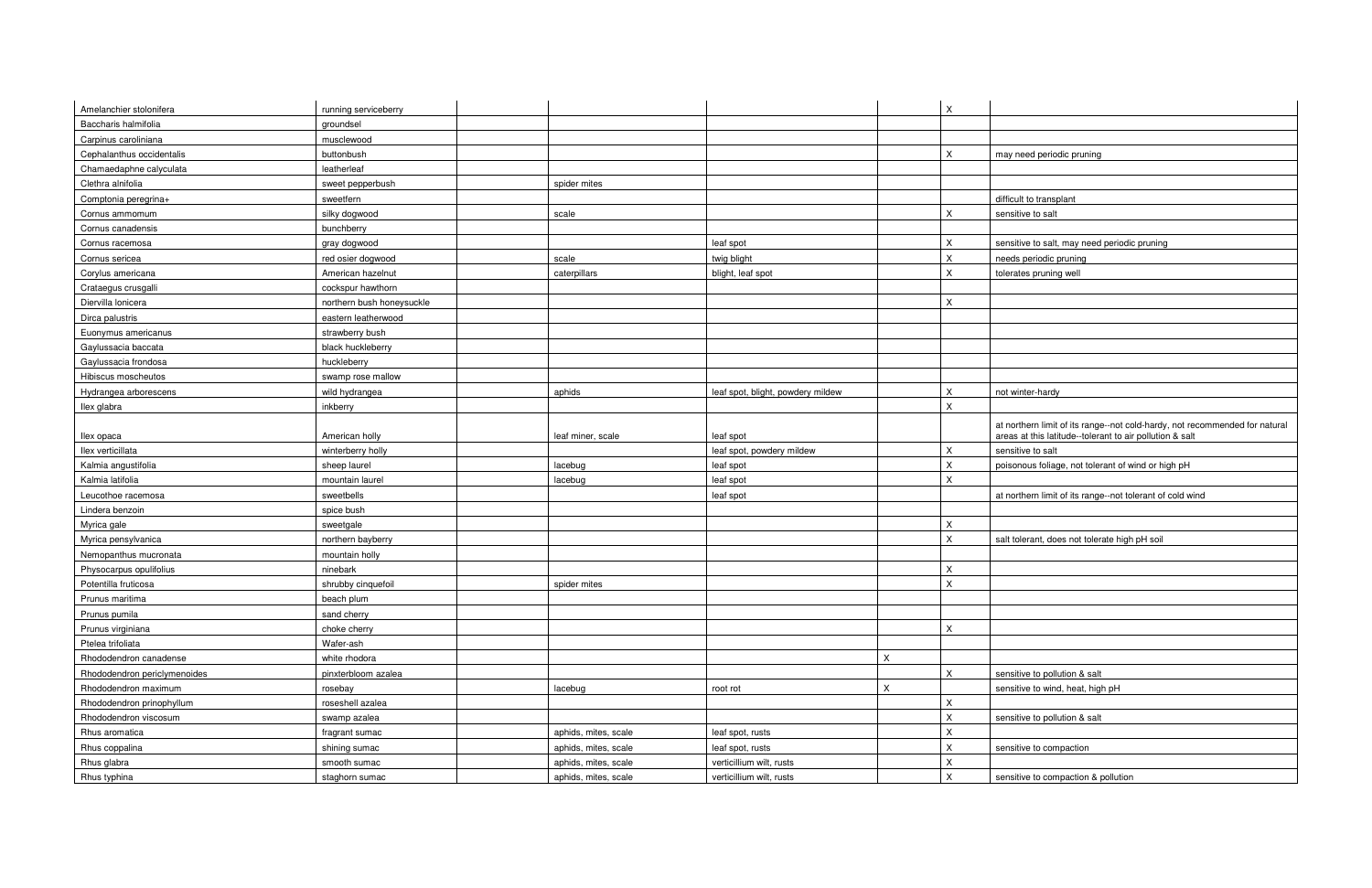| alternate host for white pine blister rust         |
|----------------------------------------------------|
| sensitive to pollution & salt; virtually thornless |
|                                                    |
|                                                    |
|                                                    |
|                                                    |
|                                                    |
|                                                    |
|                                                    |
| sensitive to pollution                             |
|                                                    |
| sensitive to pollution & salt                      |
|                                                    |
|                                                    |
|                                                    |
|                                                    |
|                                                    |
| sensitive to salt                                  |
| sensitive to salt                                  |
|                                                    |
|                                                    |
| sensitive to wind, heat                            |
|                                                    |
| sensitive to compaction                            |
|                                                    |
| sensitive to pollution & salt                      |
|                                                    |
|                                                    |
|                                                    |
|                                                    |
|                                                    |
| sensitive to salt & compaction                     |
|                                                    |
|                                                    |
|                                                    |
|                                                    |
| salt tolerant but sensitive to heat & wind         |
|                                                    |
| not drought tolerant                               |
|                                                    |
|                                                    |
|                                                    |
|                                                    |
| hard to transplant                                 |
|                                                    |
|                                                    |
|                                                    |
|                                                    |

| Ribes americanum                   | wild black currant       |           |                           |   | $\mathsf X$  | alternate host for white pine blister rust         |
|------------------------------------|--------------------------|-----------|---------------------------|---|--------------|----------------------------------------------------|
| Rosa carolina                      | pasture rose             |           |                           |   | $\mathsf X$  | sensitive to pollution & salt; virtually thornless |
| Rosa palustris                     | swamp rose               |           |                           |   |              |                                                    |
| Rosa virginiana                    | Virginia rose            |           |                           |   |              |                                                    |
| Rubus allegheniensis               | northern blackberry      |           |                           |   | X            |                                                    |
| Rubus idaeus                       | red raspberry            |           |                           |   |              |                                                    |
| Rubus occidentalis                 | black raspberry          |           |                           |   | X            |                                                    |
| Rubus pubescens                    | dwarf raspberry          |           |                           |   |              |                                                    |
| Rubus setosus                      | bristly blackberry       |           |                           |   |              |                                                    |
| Salix discolor                     | pussy willow             |           |                           |   | $\mathsf X$  | sensitive to pollution                             |
| Salix longifolia                   | sandbar willow           |           |                           |   |              |                                                    |
| Sambucus canadensis                | common elder             |           | powdery mildew, leaf spot |   | $\mathsf{X}$ | sensitive to pollution & salt                      |
| Sambucus pubens                    | red elderberry           |           |                           |   |              |                                                    |
| Sibbaldiopsis tridentata           | three-toothed cinquefoil |           |                           |   |              |                                                    |
| Sorbus americana                   | American mountain ash    |           |                           | X |              |                                                    |
| Sorbus decora                      | showy mountain ash       |           |                           | X |              |                                                    |
| Spiraea alba var. alba             | meadowsweet              |           |                           |   | X            | sensitive to salt                                  |
| Spirea alba var. latifolia         | hardhack                 |           |                           |   | $\mathsf X$  | sensitive to salt                                  |
| Staphylea trifolia                 | American bladdernut      |           |                           |   | X            |                                                    |
| Symphoricarpos alba                | white snowberry          |           |                           |   | X            |                                                    |
| Taxus canadensis                   | Canadian yew             |           |                           |   | X            | sensitive to wind, heat                            |
| Toxicodendron vernix               | poison sumac             |           |                           |   |              |                                                    |
| Vaccinium angustifolium            | lowbush blueberry        |           |                           |   | X            | sensitive to compaction                            |
| Vaccinium corymbosum               | highbush blueberry       |           |                           |   | $\mathsf X$  |                                                    |
| Viburnum acerifolium               | maple-leaved viburnum    | nematodes | leaf spot                 |   |              | sensitive to pollution & salt                      |
| Viburnum alnifolium                | hobblebush               |           |                           |   |              |                                                    |
| Viburnum cassinoides               | witherod                 |           |                           |   | $\mathsf X$  |                                                    |
| Viburnum dentatum                  | arrowwood                |           |                           |   | $\mathsf X$  |                                                    |
| Viburnum lentago                   | nannyberry               | mealybugs | powdery mildew            | X |              |                                                    |
| Viburnum nudum                     | possum haw               |           |                           |   | $\mathsf X$  |                                                    |
| Viburnum prunifolium               | black haw                |           |                           | X |              | sensitive to salt & compaction                     |
| Viburnum trilobum                  | American cranberrybush   |           |                           |   | $\mathsf X$  |                                                    |
|                                    |                          |           |                           |   |              |                                                    |
|                                    |                          |           |                           |   |              |                                                    |
| <b>WOODY/SHRUBBY GROUND COVERS</b> |                          |           |                           |   |              |                                                    |
| Arctostaphylos uva-ursi            | bearberry                |           |                           |   |              | salt tolerant but sensitive to heat & wind         |
| Chimaphila maculata                | spotted wintergreen      |           |                           |   |              |                                                    |
| Gaultheria procumbens              | wintergreen              |           |                           |   |              | not drought tolerant                               |
| Juniperus communis                 | common juniper           |           |                           |   |              |                                                    |
| Juniperus horizontalis             | creeping juniper         |           |                           |   |              |                                                    |
| Mitchella repens                   | partridge berry          |           |                           |   |              |                                                    |
| Pachysandra procumbens             | Allegheny spurge         |           |                           |   |              |                                                    |
| Epigaea repens+                    | trailing arbutus         |           |                           |   |              | hard to transplant                                 |
|                                    |                          |           |                           |   |              |                                                    |
| <b>WILDFLOWERS/GROUND COVERS</b>   |                          |           |                           |   |              |                                                    |
| Acorus calamus                     | sweet flag               |           |                           |   |              |                                                    |
|                                    |                          |           |                           |   |              |                                                    |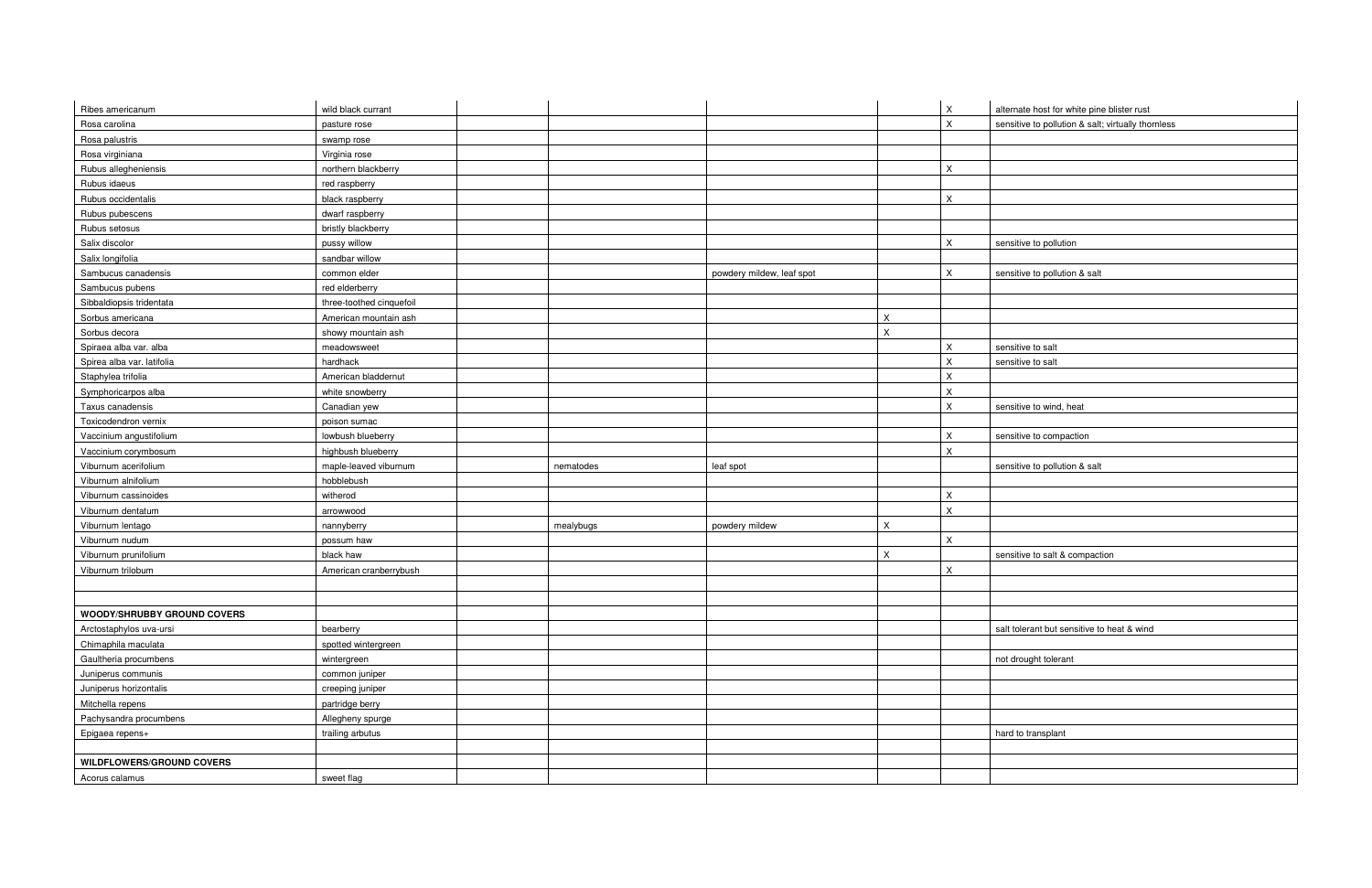| Actaea pachypoda<br>doll's eyes<br>Actaea rubra<br>red baneberry<br>Agastache nepetoides<br>yellow giant hyssop<br>Agastache scrophulariaefolia<br>purple giant hyssop<br>Allium canadense<br>wild garlic<br>nodding wild onion<br>Allium cernuum<br>wild leek<br>Allium tricoccum<br>Alisma triviale<br>water plantain<br>Anaphalis margaritacea<br>pearly everlasting<br>Anemone canadensis<br>Canada anemone<br>thimbleweed<br>Anemone virginiana<br>Angelica atropurpurea<br>great angelica<br>Antennaria plataginifolia<br>pussytoes<br>Aplectrum hyemale<br>puttyroot<br>wild columbine<br>Aquilegia canadensis<br>Aralia nudicaulis<br>wild sarsaparilla<br>Aralia racemosa<br>spikenard<br>Arisaema draconitum<br>green dragon<br>Arisaema triphyllum<br>jack in the pulpit<br>Asarum canadense<br>wild ginger<br>Asclepias incarnata<br>swamp milkwed<br>Asclepias purpurascens<br>purple milkweed<br>Asclepias syriaca><br>common milkweed<br>Asclepias tuberosa<br>butterflyweed<br>Asclepias verticillata<br>whorled milkweed<br><b>Bidens laevis</b><br>bur marigold<br>Boehmeria cylindrica<br>false nettle<br>Calla palustris<br>water arum<br>Caltha palustris<br>marsh marigold<br>Campanula rotundifolia<br>round-leaved bellflower<br>Caulophyllum thalictroides<br>blue cohosh<br>Ceanothus americanus<br>New Jersey tea<br>Chamaecrista fasciculata<br>partridge pea<br>Chamerion angustifolium+ (Epilobium angustifolium)<br>fireweed<br>Chelone glabra<br>white turtlehead<br>Chrysosplenium americanum (X)<br>golden saxifrage<br>Cicuta bulbifera#<br>water hemlock<br>deadly poisonous!<br>Cimifuga racemosa<br>black cohosh<br>Circaea lutetiana+<br>enchanters nightshade<br>Claytonia caroliniana<br>Carolina spring beauty<br>Claytonia virginica<br>spring beauty<br>bluebead lily<br>Clintonia borealis<br>goldthread<br>Coptis trifolia<br>lance-leaf coreopsis<br>Coreopsis lanceolata<br>pink tickseed<br>Coreopsis rosea |                        |                |  |                                                           |
|--------------------------------------------------------------------------------------------------------------------------------------------------------------------------------------------------------------------------------------------------------------------------------------------------------------------------------------------------------------------------------------------------------------------------------------------------------------------------------------------------------------------------------------------------------------------------------------------------------------------------------------------------------------------------------------------------------------------------------------------------------------------------------------------------------------------------------------------------------------------------------------------------------------------------------------------------------------------------------------------------------------------------------------------------------------------------------------------------------------------------------------------------------------------------------------------------------------------------------------------------------------------------------------------------------------------------------------------------------------------------------------------------------------------------------------------------------------------------------------------------------------------------------------------------------------------------------------------------------------------------------------------------------------------------------------------------------------------------------------------------------------------------------------------------------------------------------------------------------------------------------------------------------------------------------------------------------------|------------------------|----------------|--|-----------------------------------------------------------|
|                                                                                                                                                                                                                                                                                                                                                                                                                                                                                                                                                                                                                                                                                                                                                                                                                                                                                                                                                                                                                                                                                                                                                                                                                                                                                                                                                                                                                                                                                                                                                                                                                                                                                                                                                                                                                                                                                                                                                              |                        |                |  |                                                           |
|                                                                                                                                                                                                                                                                                                                                                                                                                                                                                                                                                                                                                                                                                                                                                                                                                                                                                                                                                                                                                                                                                                                                                                                                                                                                                                                                                                                                                                                                                                                                                                                                                                                                                                                                                                                                                                                                                                                                                              |                        |                |  | tolerates shady, dry conditions; good flower garden plant |
|                                                                                                                                                                                                                                                                                                                                                                                                                                                                                                                                                                                                                                                                                                                                                                                                                                                                                                                                                                                                                                                                                                                                                                                                                                                                                                                                                                                                                                                                                                                                                                                                                                                                                                                                                                                                                                                                                                                                                              |                        |                |  |                                                           |
|                                                                                                                                                                                                                                                                                                                                                                                                                                                                                                                                                                                                                                                                                                                                                                                                                                                                                                                                                                                                                                                                                                                                                                                                                                                                                                                                                                                                                                                                                                                                                                                                                                                                                                                                                                                                                                                                                                                                                              |                        |                |  |                                                           |
|                                                                                                                                                                                                                                                                                                                                                                                                                                                                                                                                                                                                                                                                                                                                                                                                                                                                                                                                                                                                                                                                                                                                                                                                                                                                                                                                                                                                                                                                                                                                                                                                                                                                                                                                                                                                                                                                                                                                                              |                        |                |  |                                                           |
|                                                                                                                                                                                                                                                                                                                                                                                                                                                                                                                                                                                                                                                                                                                                                                                                                                                                                                                                                                                                                                                                                                                                                                                                                                                                                                                                                                                                                                                                                                                                                                                                                                                                                                                                                                                                                                                                                                                                                              |                        |                |  | easy to grow; tolerates a wide range of conditions        |
|                                                                                                                                                                                                                                                                                                                                                                                                                                                                                                                                                                                                                                                                                                                                                                                                                                                                                                                                                                                                                                                                                                                                                                                                                                                                                                                                                                                                                                                                                                                                                                                                                                                                                                                                                                                                                                                                                                                                                              |                        |                |  |                                                           |
|                                                                                                                                                                                                                                                                                                                                                                                                                                                                                                                                                                                                                                                                                                                                                                                                                                                                                                                                                                                                                                                                                                                                                                                                                                                                                                                                                                                                                                                                                                                                                                                                                                                                                                                                                                                                                                                                                                                                                              |                        |                |  |                                                           |
|                                                                                                                                                                                                                                                                                                                                                                                                                                                                                                                                                                                                                                                                                                                                                                                                                                                                                                                                                                                                                                                                                                                                                                                                                                                                                                                                                                                                                                                                                                                                                                                                                                                                                                                                                                                                                                                                                                                                                              |                        |                |  |                                                           |
|                                                                                                                                                                                                                                                                                                                                                                                                                                                                                                                                                                                                                                                                                                                                                                                                                                                                                                                                                                                                                                                                                                                                                                                                                                                                                                                                                                                                                                                                                                                                                                                                                                                                                                                                                                                                                                                                                                                                                              |                        |                |  |                                                           |
|                                                                                                                                                                                                                                                                                                                                                                                                                                                                                                                                                                                                                                                                                                                                                                                                                                                                                                                                                                                                                                                                                                                                                                                                                                                                                                                                                                                                                                                                                                                                                                                                                                                                                                                                                                                                                                                                                                                                                              |                        |                |  |                                                           |
|                                                                                                                                                                                                                                                                                                                                                                                                                                                                                                                                                                                                                                                                                                                                                                                                                                                                                                                                                                                                                                                                                                                                                                                                                                                                                                                                                                                                                                                                                                                                                                                                                                                                                                                                                                                                                                                                                                                                                              |                        |                |  |                                                           |
|                                                                                                                                                                                                                                                                                                                                                                                                                                                                                                                                                                                                                                                                                                                                                                                                                                                                                                                                                                                                                                                                                                                                                                                                                                                                                                                                                                                                                                                                                                                                                                                                                                                                                                                                                                                                                                                                                                                                                              |                        |                |  |                                                           |
|                                                                                                                                                                                                                                                                                                                                                                                                                                                                                                                                                                                                                                                                                                                                                                                                                                                                                                                                                                                                                                                                                                                                                                                                                                                                                                                                                                                                                                                                                                                                                                                                                                                                                                                                                                                                                                                                                                                                                              |                        |                |  |                                                           |
|                                                                                                                                                                                                                                                                                                                                                                                                                                                                                                                                                                                                                                                                                                                                                                                                                                                                                                                                                                                                                                                                                                                                                                                                                                                                                                                                                                                                                                                                                                                                                                                                                                                                                                                                                                                                                                                                                                                                                              |                        |                |  | tolerates shady, dry conditions; good flower garden plant |
|                                                                                                                                                                                                                                                                                                                                                                                                                                                                                                                                                                                                                                                                                                                                                                                                                                                                                                                                                                                                                                                                                                                                                                                                                                                                                                                                                                                                                                                                                                                                                                                                                                                                                                                                                                                                                                                                                                                                                              |                        |                |  |                                                           |
|                                                                                                                                                                                                                                                                                                                                                                                                                                                                                                                                                                                                                                                                                                                                                                                                                                                                                                                                                                                                                                                                                                                                                                                                                                                                                                                                                                                                                                                                                                                                                                                                                                                                                                                                                                                                                                                                                                                                                              |                        |                |  |                                                           |
|                                                                                                                                                                                                                                                                                                                                                                                                                                                                                                                                                                                                                                                                                                                                                                                                                                                                                                                                                                                                                                                                                                                                                                                                                                                                                                                                                                                                                                                                                                                                                                                                                                                                                                                                                                                                                                                                                                                                                              |                        |                |  |                                                           |
|                                                                                                                                                                                                                                                                                                                                                                                                                                                                                                                                                                                                                                                                                                                                                                                                                                                                                                                                                                                                                                                                                                                                                                                                                                                                                                                                                                                                                                                                                                                                                                                                                                                                                                                                                                                                                                                                                                                                                              |                        |                |  |                                                           |
|                                                                                                                                                                                                                                                                                                                                                                                                                                                                                                                                                                                                                                                                                                                                                                                                                                                                                                                                                                                                                                                                                                                                                                                                                                                                                                                                                                                                                                                                                                                                                                                                                                                                                                                                                                                                                                                                                                                                                              |                        |                |  |                                                           |
|                                                                                                                                                                                                                                                                                                                                                                                                                                                                                                                                                                                                                                                                                                                                                                                                                                                                                                                                                                                                                                                                                                                                                                                                                                                                                                                                                                                                                                                                                                                                                                                                                                                                                                                                                                                                                                                                                                                                                              |                        |                |  |                                                           |
|                                                                                                                                                                                                                                                                                                                                                                                                                                                                                                                                                                                                                                                                                                                                                                                                                                                                                                                                                                                                                                                                                                                                                                                                                                                                                                                                                                                                                                                                                                                                                                                                                                                                                                                                                                                                                                                                                                                                                              |                        |                |  |                                                           |
|                                                                                                                                                                                                                                                                                                                                                                                                                                                                                                                                                                                                                                                                                                                                                                                                                                                                                                                                                                                                                                                                                                                                                                                                                                                                                                                                                                                                                                                                                                                                                                                                                                                                                                                                                                                                                                                                                                                                                              |                        |                |  |                                                           |
|                                                                                                                                                                                                                                                                                                                                                                                                                                                                                                                                                                                                                                                                                                                                                                                                                                                                                                                                                                                                                                                                                                                                                                                                                                                                                                                                                                                                                                                                                                                                                                                                                                                                                                                                                                                                                                                                                                                                                              |                        |                |  | tolerates shady, dry conditions; good flower garden plant |
|                                                                                                                                                                                                                                                                                                                                                                                                                                                                                                                                                                                                                                                                                                                                                                                                                                                                                                                                                                                                                                                                                                                                                                                                                                                                                                                                                                                                                                                                                                                                                                                                                                                                                                                                                                                                                                                                                                                                                              |                        |                |  |                                                           |
|                                                                                                                                                                                                                                                                                                                                                                                                                                                                                                                                                                                                                                                                                                                                                                                                                                                                                                                                                                                                                                                                                                                                                                                                                                                                                                                                                                                                                                                                                                                                                                                                                                                                                                                                                                                                                                                                                                                                                              |                        |                |  |                                                           |
|                                                                                                                                                                                                                                                                                                                                                                                                                                                                                                                                                                                                                                                                                                                                                                                                                                                                                                                                                                                                                                                                                                                                                                                                                                                                                                                                                                                                                                                                                                                                                                                                                                                                                                                                                                                                                                                                                                                                                              |                        |                |  |                                                           |
|                                                                                                                                                                                                                                                                                                                                                                                                                                                                                                                                                                                                                                                                                                                                                                                                                                                                                                                                                                                                                                                                                                                                                                                                                                                                                                                                                                                                                                                                                                                                                                                                                                                                                                                                                                                                                                                                                                                                                              |                        |                |  |                                                           |
|                                                                                                                                                                                                                                                                                                                                                                                                                                                                                                                                                                                                                                                                                                                                                                                                                                                                                                                                                                                                                                                                                                                                                                                                                                                                                                                                                                                                                                                                                                                                                                                                                                                                                                                                                                                                                                                                                                                                                              |                        |                |  |                                                           |
|                                                                                                                                                                                                                                                                                                                                                                                                                                                                                                                                                                                                                                                                                                                                                                                                                                                                                                                                                                                                                                                                                                                                                                                                                                                                                                                                                                                                                                                                                                                                                                                                                                                                                                                                                                                                                                                                                                                                                              |                        |                |  |                                                           |
|                                                                                                                                                                                                                                                                                                                                                                                                                                                                                                                                                                                                                                                                                                                                                                                                                                                                                                                                                                                                                                                                                                                                                                                                                                                                                                                                                                                                                                                                                                                                                                                                                                                                                                                                                                                                                                                                                                                                                              |                        |                |  | tolerates shady, dry conditions; good flower garden plant |
|                                                                                                                                                                                                                                                                                                                                                                                                                                                                                                                                                                                                                                                                                                                                                                                                                                                                                                                                                                                                                                                                                                                                                                                                                                                                                                                                                                                                                                                                                                                                                                                                                                                                                                                                                                                                                                                                                                                                                              |                        |                |  |                                                           |
|                                                                                                                                                                                                                                                                                                                                                                                                                                                                                                                                                                                                                                                                                                                                                                                                                                                                                                                                                                                                                                                                                                                                                                                                                                                                                                                                                                                                                                                                                                                                                                                                                                                                                                                                                                                                                                                                                                                                                              |                        |                |  |                                                           |
|                                                                                                                                                                                                                                                                                                                                                                                                                                                                                                                                                                                                                                                                                                                                                                                                                                                                                                                                                                                                                                                                                                                                                                                                                                                                                                                                                                                                                                                                                                                                                                                                                                                                                                                                                                                                                                                                                                                                                              |                        |                |  |                                                           |
|                                                                                                                                                                                                                                                                                                                                                                                                                                                                                                                                                                                                                                                                                                                                                                                                                                                                                                                                                                                                                                                                                                                                                                                                                                                                                                                                                                                                                                                                                                                                                                                                                                                                                                                                                                                                                                                                                                                                                              |                        |                |  |                                                           |
|                                                                                                                                                                                                                                                                                                                                                                                                                                                                                                                                                                                                                                                                                                                                                                                                                                                                                                                                                                                                                                                                                                                                                                                                                                                                                                                                                                                                                                                                                                                                                                                                                                                                                                                                                                                                                                                                                                                                                              |                        |                |  |                                                           |
|                                                                                                                                                                                                                                                                                                                                                                                                                                                                                                                                                                                                                                                                                                                                                                                                                                                                                                                                                                                                                                                                                                                                                                                                                                                                                                                                                                                                                                                                                                                                                                                                                                                                                                                                                                                                                                                                                                                                                              |                        |                |  |                                                           |
|                                                                                                                                                                                                                                                                                                                                                                                                                                                                                                                                                                                                                                                                                                                                                                                                                                                                                                                                                                                                                                                                                                                                                                                                                                                                                                                                                                                                                                                                                                                                                                                                                                                                                                                                                                                                                                                                                                                                                              |                        |                |  |                                                           |
|                                                                                                                                                                                                                                                                                                                                                                                                                                                                                                                                                                                                                                                                                                                                                                                                                                                                                                                                                                                                                                                                                                                                                                                                                                                                                                                                                                                                                                                                                                                                                                                                                                                                                                                                                                                                                                                                                                                                                              |                        |                |  |                                                           |
|                                                                                                                                                                                                                                                                                                                                                                                                                                                                                                                                                                                                                                                                                                                                                                                                                                                                                                                                                                                                                                                                                                                                                                                                                                                                                                                                                                                                                                                                                                                                                                                                                                                                                                                                                                                                                                                                                                                                                              |                        |                |  |                                                           |
|                                                                                                                                                                                                                                                                                                                                                                                                                                                                                                                                                                                                                                                                                                                                                                                                                                                                                                                                                                                                                                                                                                                                                                                                                                                                                                                                                                                                                                                                                                                                                                                                                                                                                                                                                                                                                                                                                                                                                              |                        |                |  |                                                           |
|                                                                                                                                                                                                                                                                                                                                                                                                                                                                                                                                                                                                                                                                                                                                                                                                                                                                                                                                                                                                                                                                                                                                                                                                                                                                                                                                                                                                                                                                                                                                                                                                                                                                                                                                                                                                                                                                                                                                                              |                        |                |  |                                                           |
|                                                                                                                                                                                                                                                                                                                                                                                                                                                                                                                                                                                                                                                                                                                                                                                                                                                                                                                                                                                                                                                                                                                                                                                                                                                                                                                                                                                                                                                                                                                                                                                                                                                                                                                                                                                                                                                                                                                                                              |                        |                |  |                                                           |
|                                                                                                                                                                                                                                                                                                                                                                                                                                                                                                                                                                                                                                                                                                                                                                                                                                                                                                                                                                                                                                                                                                                                                                                                                                                                                                                                                                                                                                                                                                                                                                                                                                                                                                                                                                                                                                                                                                                                                              |                        |                |  |                                                           |
|                                                                                                                                                                                                                                                                                                                                                                                                                                                                                                                                                                                                                                                                                                                                                                                                                                                                                                                                                                                                                                                                                                                                                                                                                                                                                                                                                                                                                                                                                                                                                                                                                                                                                                                                                                                                                                                                                                                                                              |                        |                |  | easy to grow; tolerates a wide range of conditions        |
|                                                                                                                                                                                                                                                                                                                                                                                                                                                                                                                                                                                                                                                                                                                                                                                                                                                                                                                                                                                                                                                                                                                                                                                                                                                                                                                                                                                                                                                                                                                                                                                                                                                                                                                                                                                                                                                                                                                                                              | Corydalis sempervirens | pink corydalis |  | easy to grow; tolerates a wide range of conditions        |

| lerates shady, dry conditions; good flower garden plant |
|---------------------------------------------------------|
|                                                         |
|                                                         |
| asy to grow; tolerates a wide range of conditions       |
|                                                         |
|                                                         |
|                                                         |
|                                                         |
|                                                         |
|                                                         |
|                                                         |
| lerates shady, dry conditions; good flower garden plant |
|                                                         |
|                                                         |
|                                                         |
|                                                         |
|                                                         |
|                                                         |
|                                                         |
| lerates shady, dry conditions; good flower garden plant |
|                                                         |
|                                                         |
|                                                         |
|                                                         |
|                                                         |
|                                                         |
| lerates shady, dry conditions; good flower garden plant |
|                                                         |
|                                                         |
|                                                         |
|                                                         |
| eadly poisonous!                                        |
|                                                         |
|                                                         |
|                                                         |
|                                                         |
|                                                         |
|                                                         |
|                                                         |
| asy to grow; tolerates a wide range of conditions       |

asy to grow; tolerates a wide range of conditions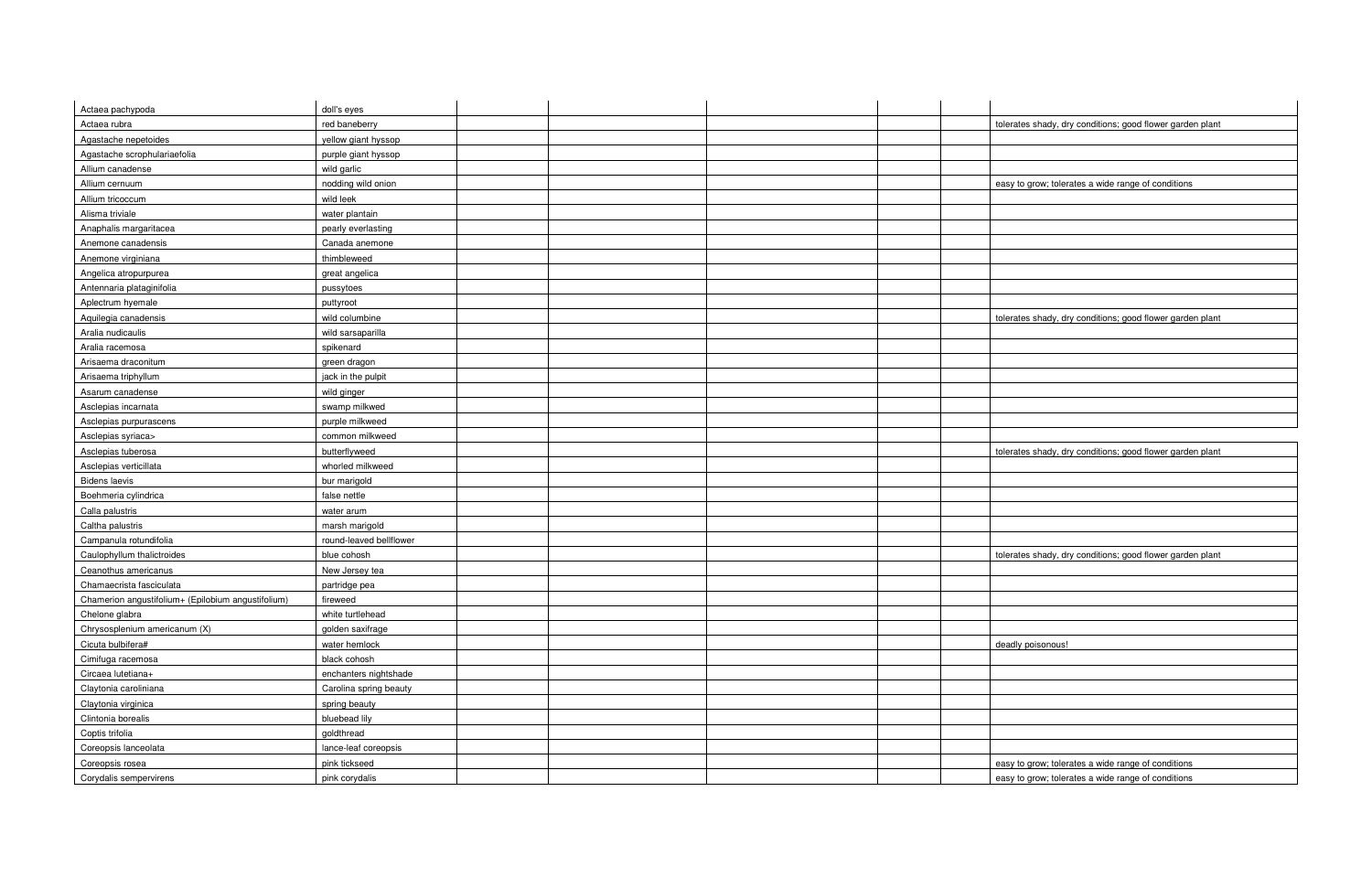| Cyripedium acaule                         | pink lady's slipper           |  |                                                           |
|-------------------------------------------|-------------------------------|--|-----------------------------------------------------------|
| Cypripedium pubescens                     | greater yellow lady's slipper |  |                                                           |
| Cypripedium reginae                       | showy lady's slipper          |  |                                                           |
| Dentaria diphylla                         | twin-leaf toothwort           |  |                                                           |
| Desmodium canadense+                      | showy tick-trefoil            |  | easy to grow; tolerates a wide range of conditions        |
| Dicentra canadensis                       | squirrel corn                 |  |                                                           |
| Dicentra cucullaria                       | dutchman's breeches           |  |                                                           |
| Dicentra eximia                           | wild bleeding heart           |  | easy to grow; tolerates a wide range of conditions        |
| Doellingeria infirma (Aster infirmus)     | cornel-leaved aster           |  |                                                           |
| Doellingeria umbellata (Aster umbellatus) | flat-topped aster             |  |                                                           |
| Drosera rotundifolia                      | sundew                        |  |                                                           |
| Elodea canadensis                         | Canada waterweed              |  |                                                           |
| Epilobium coloratum                       | eastern willow-herb           |  |                                                           |
| Epilobium leptophyllum                    | American marsh willow herb    |  |                                                           |
| Erythronium americanum                    | trout lily                    |  |                                                           |
| Eupatoriadelphus dubius                   | coastal joe-pye weed          |  |                                                           |
| Eupatorium fistulosum                     | hollow stemmed joe-pye weed   |  |                                                           |
| Eupatorium hyssopifolium                  | hyssop-leaved thoroughwort    |  |                                                           |
| Eupatorium maculatum                      | spotted Joe Pye Weed          |  | easy to grow; tolerates a wide range of conditions        |
| Eupatorium perfoliatum                    | boneset                       |  |                                                           |
| Eupatorium purpureum                      | purple node joe pye weed      |  |                                                           |
| Eupatorium rugosum                        | white snakeroot               |  |                                                           |
| Eurybia divaricata (Aster divaricatus)    | white wood aster              |  |                                                           |
| Euthamia graminifolia                     | grass-leaved goldenrod        |  |                                                           |
| Gentiana andrewsii                        | prairie bottle gentian        |  |                                                           |
| Gentiana clausa                           | meadow bottle gentian         |  |                                                           |
| Geranium maculatum                        | wild geranium                 |  |                                                           |
| Geranium robertianum                      | herb robert                   |  |                                                           |
| Geum laciniatum                           | rough avens                   |  |                                                           |
| Geum virginianum                          | cream avens                   |  |                                                           |
| Goodyera pubescens                        | downy rattlesnake orchid      |  |                                                           |
| Guem canadense                            | white avens                   |  |                                                           |
| Helenium autumnale                        | sneezeweed                    |  |                                                           |
| Helianthus angustifolius+                 | swamp sunflower               |  |                                                           |
| Helianthus decapetalus                    | thinleaf woodland sunflower   |  |                                                           |
| Helianthus divaricatus                    | woodland sunflower            |  |                                                           |
| Helianthus giganteus                      | tall sunflower                |  |                                                           |
| Helianthus tuberosus                      | Jerusalem artichoke           |  |                                                           |
| Heliopsis helianthoides                   | false or ox-eye sunflower     |  | easy to grow; tolerates a wide range of conditions        |
| Hepatica nobilis var acuta                | sharp-lobed hepatica          |  |                                                           |
| Hepatica nobilis var obtusa               | round-lobed hepatica          |  |                                                           |
| Heuchera americana                        | common alumroot               |  | tolerates shady, dry conditions; good flower garden plant |
| Hibiscus moscheutos                       | rose mallow                   |  | brackish marshes near coast only                          |
| Houstonia caerulea                        | bluets                        |  |                                                           |
| Hydrastis canadensis                      | goldenseal                    |  |                                                           |
| Hydrocotyle americana                     |                               |  |                                                           |
|                                           | marsh pennywort               |  |                                                           |

| y to grow; tolerates a wide range of conditions       |
|-------------------------------------------------------|
|                                                       |
|                                                       |
|                                                       |
| y to grow; tolerates a wide range of conditions       |
|                                                       |
|                                                       |
|                                                       |
|                                                       |
|                                                       |
|                                                       |
|                                                       |
|                                                       |
|                                                       |
|                                                       |
|                                                       |
|                                                       |
|                                                       |
|                                                       |
| y to grow; tolerates a wide range of conditions       |
|                                                       |
|                                                       |
|                                                       |
|                                                       |
|                                                       |
|                                                       |
|                                                       |
|                                                       |
|                                                       |
|                                                       |
|                                                       |
|                                                       |
|                                                       |
|                                                       |
|                                                       |
|                                                       |
|                                                       |
|                                                       |
|                                                       |
|                                                       |
|                                                       |
|                                                       |
|                                                       |
|                                                       |
|                                                       |
| by to grow; tolerates a wide range of conditions      |
|                                                       |
|                                                       |
|                                                       |
| rates shady, dry conditions; good flower garden plant |
| ckish marshes near coast only                         |
|                                                       |
|                                                       |
|                                                       |
|                                                       |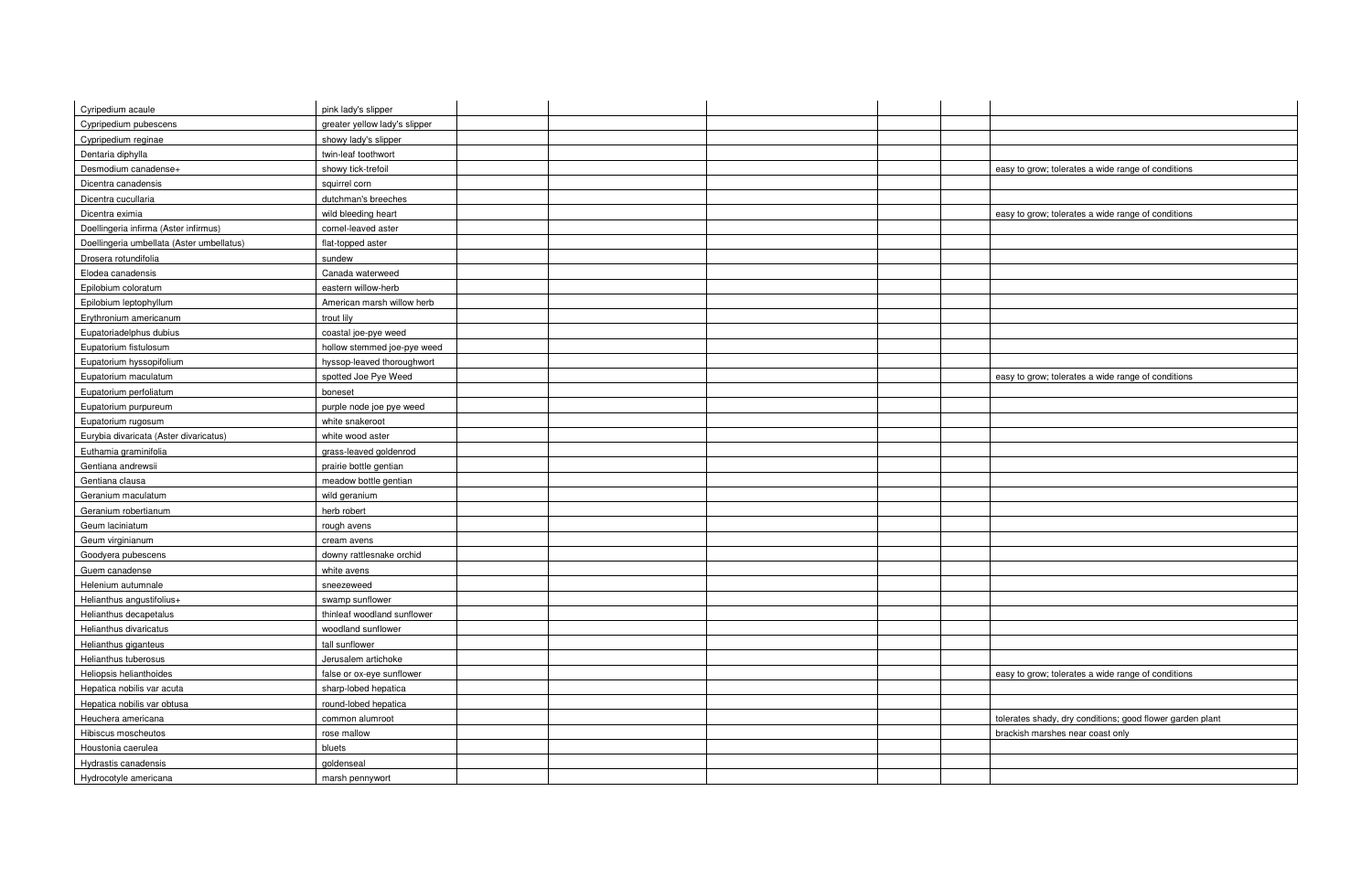| Hydrophyllum virginianum                       | Virginia waterleaf           |        |  |                                                    |
|------------------------------------------------|------------------------------|--------|--|----------------------------------------------------|
| Hypericum mutilum                              | dwart St. John's wort        |        |  |                                                    |
| Hypericum punctatum                            | spotted St. Johns wort       |        |  |                                                    |
| Impatiens capensis                             | Jewelweed                    |        |  |                                                    |
| Impatiens pallida                              | pale jewelweed               |        |  |                                                    |
| Iris prismatica                                | slender blue flag iris       |        |  |                                                    |
| Iris versicolor                                | blue flag iris               |        |  |                                                    |
| Jeffersonia diphylla                           | twinleaf                     |        |  |                                                    |
| Laportea canadensis+                           | wood nettle                  |        |  |                                                    |
| Lemna minor                                    | lesser duckweed              |        |  | floating aquatic; fish food in ponds               |
| Lespedeza capitata>                            | round-headed bush clover     |        |  |                                                    |
| Liatris scariosa var. nova-angliae             | New Englands blazing star    |        |  |                                                    |
| Lilium canadense                               | Canada lily                  |        |  |                                                    |
| Lilium philadelphicum                          | Wood lily                    |        |  |                                                    |
| Lilium superbum                                | turk's-cap lily              |        |  |                                                    |
| Linaria canadensis> (Nuttallanthus canadensis) | blue toadflax                |        |  |                                                    |
| Lindernia dubia                                | false pimpernel              |        |  |                                                    |
| Lobelia cardinalis                             | cardinal flower              |        |  | easy to grow; tolerates a wide range of conditions |
| Lobelia inflata                                | indian tobacco               |        |  |                                                    |
| Lobelia siphilitica                            | great blue lobelia           |        |  | easy to grow; tolerates a wide range of conditions |
| Ludwigia palustris                             | common water purslane        |        |  |                                                    |
| Lupinus perennis                               | wild blue lupine             |        |  |                                                    |
| Lycopus uniflorus                              | northern bugleweed           |        |  |                                                    |
| Lysimachia ciliata                             | fringed loosestrife          |        |  |                                                    |
| Lysimachia terrestris                          | swamp candles                |        |  |                                                    |
| Lysimachia thrysiflora                         | swamp loosestrife            |        |  |                                                    |
| Maianthemum canadense                          | Canada mayflower             |        |  |                                                    |
| Maianthemum stellatum+                         | star-flowered Solomon's seal |        |  |                                                    |
|                                                | Barbara's buttons            |        |  |                                                    |
| Marshallia grandiflora<br>Medeola virginiana   | Indian cucumber              |        |  |                                                    |
| Mimulus ringens                                | monkeyflower                 |        |  |                                                    |
|                                                |                              |        |  |                                                    |
| Mitella diphylla                               | miterwort                    |        |  |                                                    |
| Monarda didyma                                 | bee-balm                     | mildew |  | easy to grow; tolerates a wide range of conditions |
| Monarda fistulosa>                             | wild bergamot                | mildew |  |                                                    |
| Monarda punctata                               | spotted horsemint            |        |  |                                                    |
| Myosotis laxa                                  | forget me not                |        |  |                                                    |
| Nuphar lutea                                   | yellow pond-lily             |        |  |                                                    |
| Nymphaea odorata                               | fragrant water-lily          |        |  |                                                    |
| Nymphoides cordata                             | little floating heart        |        |  |                                                    |
| Oenothera biennis                              | evening primrose             |        |  |                                                    |
| Oenothera fruticosa                            | narrow-leaved sundrops       |        |  |                                                    |
| Oenothera perennis>                            | sundrops                     |        |  | easy to grow; tolerates a wide range of conditions |
| Opuntia humifusa                               | eastern prickly pear         |        |  |                                                    |
| Orchis spectabilis                             | showy orchis                 |        |  |                                                    |
| Orontium aquaticum                             | golden club                  |        |  |                                                    |
| Osmorhiza claytoni                             | sweet cicely                 |        |  | anise-scented root                                 |

| floating aquatic; fish food in ponds               |
|----------------------------------------------------|
|                                                    |
|                                                    |
|                                                    |
|                                                    |
|                                                    |
|                                                    |
|                                                    |
|                                                    |
|                                                    |
| easy to grow; tolerates a wide range of conditions |
|                                                    |
| easy to grow; tolerates a wide range of conditions |
|                                                    |
|                                                    |
|                                                    |
|                                                    |
|                                                    |
|                                                    |
|                                                    |
|                                                    |
|                                                    |
|                                                    |
|                                                    |
|                                                    |
|                                                    |
|                                                    |
| easy to grow; tolerates a wide range of conditions |
|                                                    |
|                                                    |
|                                                    |
|                                                    |
|                                                    |
|                                                    |
|                                                    |
|                                                    |
|                                                    |
| easy to grow; tolerates a wide range of conditions |
|                                                    |
|                                                    |
|                                                    |
|                                                    |
| anise-scented root                                 |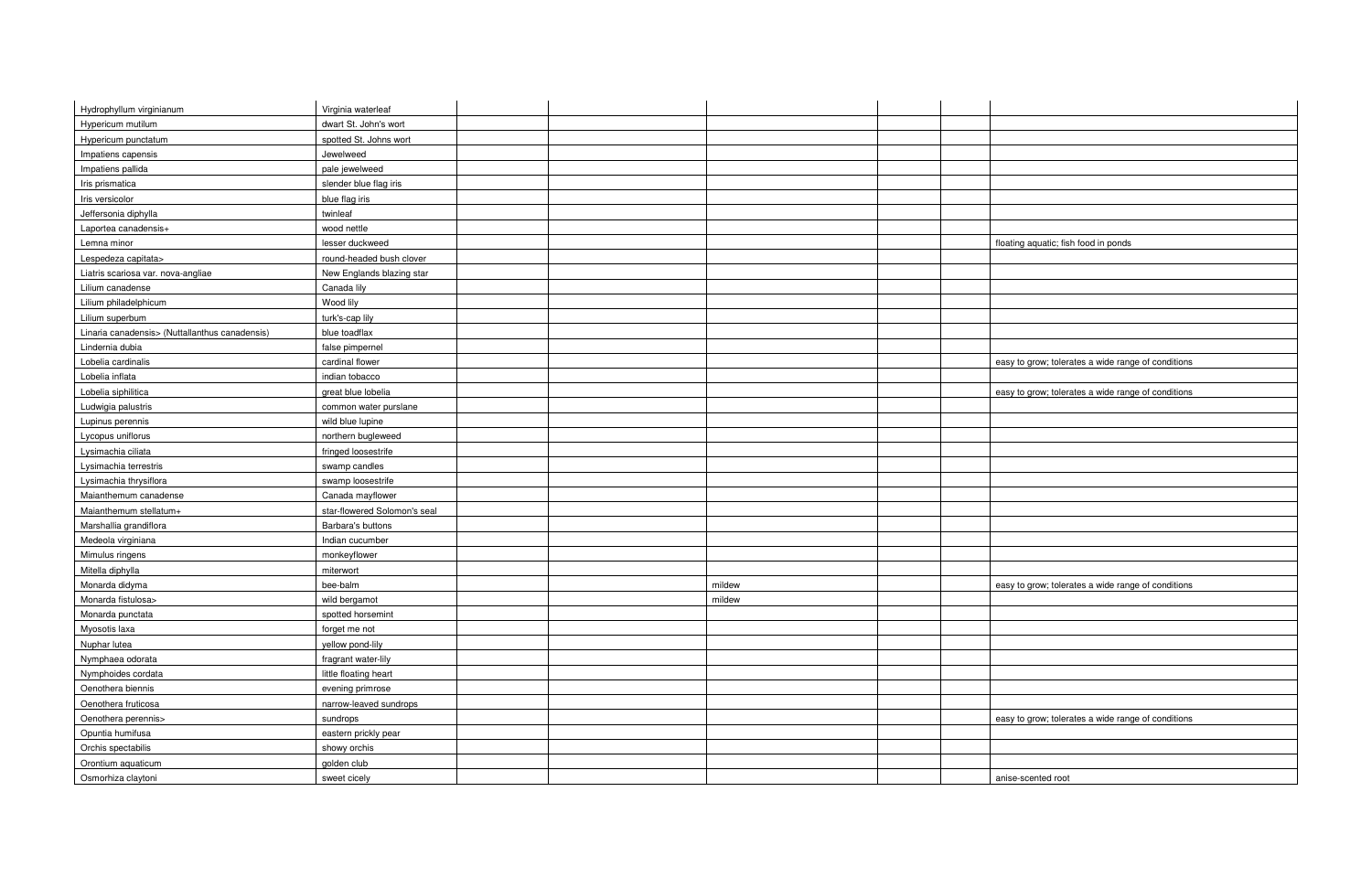| Packera aurea                                           | golden ragwort                |  |                                                           |
|---------------------------------------------------------|-------------------------------|--|-----------------------------------------------------------|
| Packera obovata                                         | roundleaf ragwort             |  |                                                           |
| Panax quinquefolius                                     | ginseng                       |  |                                                           |
| Parnassia glauca                                        | grass-of-parnassus            |  |                                                           |
| Parthenocissus quinquefolia                             | Virginia creeper              |  | easy to grow; tolerates a wide range of conditions        |
| Pedicularis canadensis>                                 | wood betony                   |  |                                                           |
| Peltandra virginica                                     | arrow arum                    |  |                                                           |
| Penstemon digitalis+                                    | foxglove beardtongue          |  | easy to grow; tolerates a wide range of conditions        |
| Penstemon hirsutus                                      | hairy beardtongue             |  | easy to grow; tolerates a wide range of conditions        |
| Penthorum sedoides>                                     | ditch stonecrop               |  |                                                           |
| Phlox divaricata                                        | wild blue phlox               |  |                                                           |
| Phlox pilosa                                            | prairie phlox                 |  |                                                           |
| Phlox subulata                                          | moss phlox                    |  |                                                           |
| Phryma leptostachya                                     | lopseed                       |  |                                                           |
| Physostegia virginiana                                  | obedient plant                |  | tends to spread in sandy soils                            |
| Phytolacca americana#                                   | pokeweed                      |  | berries are poisonous                                     |
| Platanthera blephariglottis (Habenaria blephariglottis) | white fringed orchid          |  |                                                           |
| Podophyllum peltatum#                                   | mayapple                      |  | leaves, stems are poisonous                               |
| Pogonia ophioglossoides                                 | rose pogonia                  |  |                                                           |
| Polemonium reptans                                      | Jacobs ladder, Greek valerian |  | tolerates shady, dry conditions; good flower garden plant |
| Polygala paucifolia                                     | gaywings                      |  |                                                           |
| Polygonatum biflorum                                    | solomon's seal                |  |                                                           |
| Polygonum arifolium                                     | halberd leaved tearthumb      |  |                                                           |
| Polygonatum biflorum                                    | smooth Solomons seal          |  |                                                           |
| Polygonatum pubescens                                   | hairy Solomons seal           |  |                                                           |
| Polygonum amphibium                                     | water smartweed               |  |                                                           |
| Polygonum hydropiperoides                               | false water pepper            |  |                                                           |
| Polygonum punctatum+                                    | dotted smartweed              |  |                                                           |
| Polygonum sagittatum+                                   | arrow leaved tearthumb        |  | leaf edges have sharp hairs                               |
| Polygonum virginianum+                                  | jumpseed                      |  |                                                           |
| Pontederia cordata                                      | pickerel weed                 |  |                                                           |
| Porteranthus stipulata                                  | American ipecac               |  |                                                           |
| Poerteranthus trifoliata                                | bowman's root                 |  |                                                           |
| Prenanthes alba+                                        | white lettuce                 |  | varied leaf shapes                                        |
| Prenanthes altissima+                                   | tall white lettuce            |  | varied leaf shapes                                        |
| Pycnanthemum incanum                                    | hoary mountain mint           |  | mint-scented plant                                        |
| Pycnanthemum muticum                                    | showy mountain mint           |  |                                                           |
| Pycnanthemum tenuifolium                                | narrow-leaved mountain mint   |  | mint-scented plant                                        |
| Pycnanthemum virginicum                                 | Virginian mountain mint       |  |                                                           |
| Pyrola elliptica+                                       | shinleaf                      |  |                                                           |
| Ranunculus fasciculatus+                                | early buttercup               |  |                                                           |
| Ranunculus hispidus+                                    | swamp buttercup               |  |                                                           |
| Rhexia mariana                                          | Maryland meadow beauty        |  |                                                           |
| Rhexia virginica                                        | Virginia meadow beauty        |  |                                                           |
| Rudbeckia hirta                                         | black-eyed Susan              |  | easy to grow; tolerates a wide range of conditions        |
| Rudbeckia laciniata                                     | green-headed coneflower       |  |                                                           |

| asy to grow; tolerates a wide range of conditions        |
|----------------------------------------------------------|
|                                                          |
|                                                          |
| easy to grow; tolerates a wide range of conditions       |
| easy to grow; tolerates a wide range of conditions       |
|                                                          |
|                                                          |
|                                                          |
|                                                          |
|                                                          |
|                                                          |
| ends to spread in sandy soils                            |
|                                                          |
| perries are poisonous                                    |
|                                                          |
| eaves, stems are poisonous                               |
|                                                          |
| olerates shady, dry conditions; good flower garden plant |
|                                                          |
|                                                          |
|                                                          |
|                                                          |
|                                                          |
|                                                          |
|                                                          |
|                                                          |
|                                                          |
|                                                          |
| <u>eaf edges have sharp hairs</u>                        |
|                                                          |
|                                                          |
|                                                          |
|                                                          |
|                                                          |
| aried leaf shapes                                        |
| aried leaf shapes                                        |
| nint-scented plant                                       |
|                                                          |
| nint-scented plant                                       |
|                                                          |
|                                                          |
|                                                          |
|                                                          |
|                                                          |
|                                                          |
|                                                          |
| easy to grow; tolerates a wide range of conditions       |
|                                                          |
|                                                          |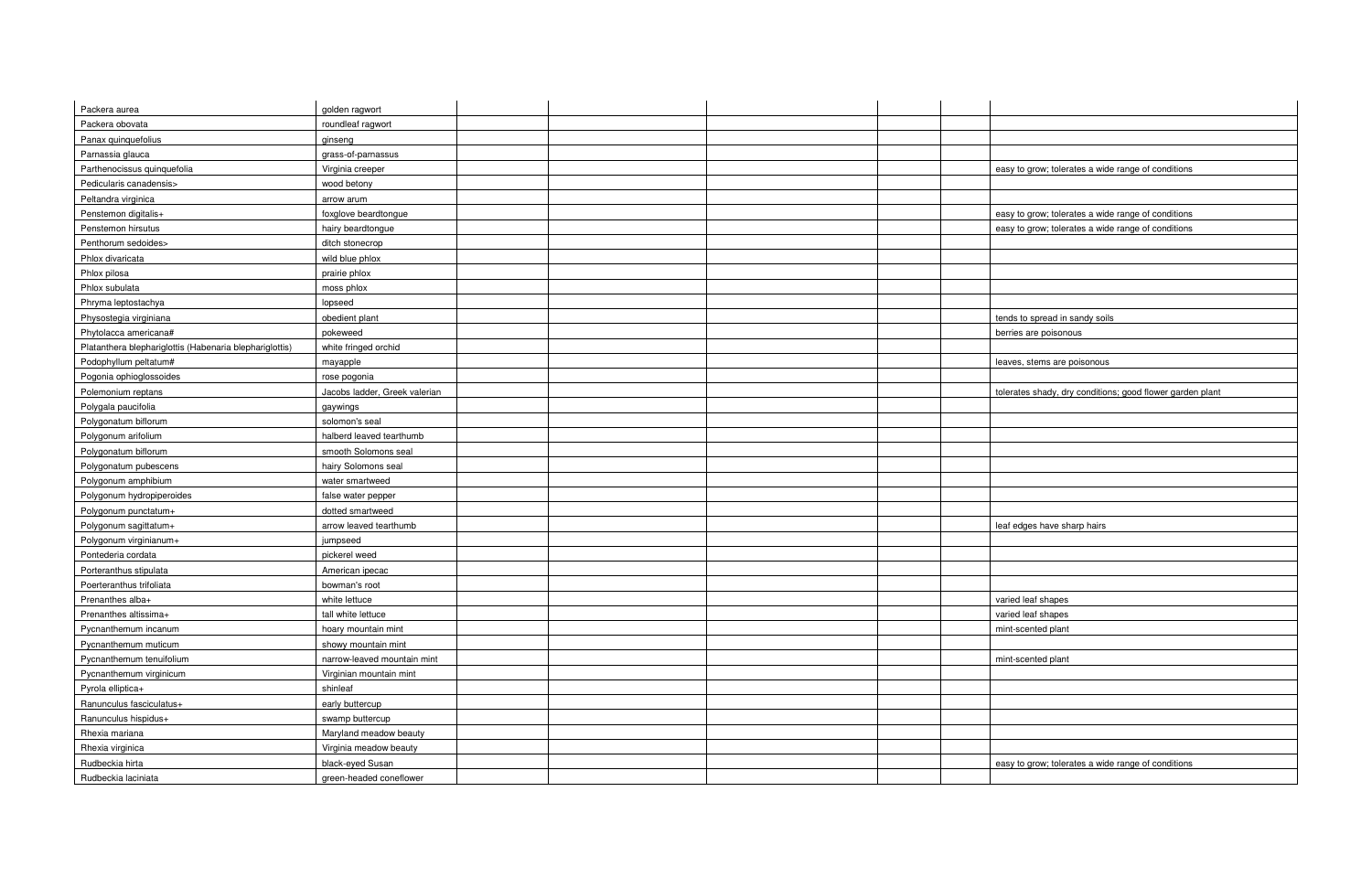| Sagittaria latifolia                             | common arrow head        |  |                                                           |
|--------------------------------------------------|--------------------------|--|-----------------------------------------------------------|
| Salvia lyrata                                    | lyre-leaf sage           |  |                                                           |
| Sanguinaria canadensis                           | bloodroot                |  |                                                           |
| Saururus cernuus                                 | lizard's tail            |  |                                                           |
| Saxifraga pensylvanica                           | swamp saxifrage          |  |                                                           |
| Scutellaria incana                               | hoary skullcap           |  |                                                           |
| Scutellaria integrifolia                         | helmet skullcap          |  |                                                           |
| Scutellaria lateriflora                          | maddog skullcap          |  |                                                           |
| Scutellaria serrata                              | showy skullcap           |  |                                                           |
| Senecio aureus                                   | heart leaved groundsel   |  |                                                           |
| Silene stellata                                  | starry campion           |  |                                                           |
| Sisyrinchium angustifolium                       | blue-eyed grass          |  |                                                           |
| Sium suave                                       | water parsnip            |  |                                                           |
| Smilacina racemosa                               | false Solomon's seal     |  |                                                           |
| Solidago caesia>                                 | blue-stemmed goldenrod   |  |                                                           |
| Solidago canadensis>                             | Canada goldenrod         |  | easy to grow; tolerates a wide range of conditions        |
| Solidago flexicaulis>                            | zigzag goldenrod         |  |                                                           |
| Solidago gigantea>                               | smooth goldenrod         |  |                                                           |
| Solidago juncea                                  | early goldenrod          |  |                                                           |
| Solidago nemoralis                               | dyersweed goldenrod      |  |                                                           |
| Solidago odora                                   | anise-scented goldenrod  |  |                                                           |
| Solidago patula>                                 | rough leaved goldenrod   |  |                                                           |
| Solidago puberula>                               | downy goldenrod          |  |                                                           |
| Solidago rugosa>                                 | wrinkle leaved goldenrod |  |                                                           |
| Solidago sempervirens                            | seaside goldenrod        |  |                                                           |
| Solidago speciosa                                | showy goldenrod          |  |                                                           |
| Spiranthes cernua                                | nodding ladies tresses   |  |                                                           |
| Stellaria alsine                                 | bog stitchwort           |  |                                                           |
| Stellaria borealis                               | northern stitchwort      |  |                                                           |
| Symphyotrichum cordifolium                       | blue wood aster          |  |                                                           |
| Symphyotrichum ericoides                         | heath aster              |  |                                                           |
| Symphyotrichum laeve                             | smooth aster             |  | easy to grow; tolerates a wide range of conditions        |
| Symphyotrichum novae-angliae (Aster nova-anglia) | New England aster        |  | easy to grow; tolerates a wide range of conditions        |
| Aster novi-belgii (Symphyotrichum novi-belgii)   | New York Aster           |  | easy to grow; tolerates a wide range of conditions        |
| Symphyotrichum pilosum (Aster pilosus)>          | heath aster              |  |                                                           |
| Symphyotrichum puniceum (Aster puniceus)         | purple-stemmed aster     |  |                                                           |
| Symplocarpus foetidus                            | skunk cabbage            |  |                                                           |
| Tephrosia virginiana+                            | goat's rue               |  |                                                           |
| Thalictrum pubescens                             | tall meadow rue          |  |                                                           |
| Thalictrum thalictroides                         | rue anemone              |  |                                                           |
| Tiarella cordifolia                              | running foamflower       |  | tolerates shady, dry conditions; good flower garden plant |
| Tradescantia virginiana                          | common spiderwort        |  |                                                           |
| Triadenum virginicum                             | marsh St. John's wort    |  |                                                           |
| Trientalis borealis                              | star flower              |  |                                                           |
| Trillium erectum                                 | red trillium             |  |                                                           |
| Trillium flexipes                                | nodding trillium         |  |                                                           |
|                                                  |                          |  |                                                           |

| asy to grow; tolerates a wide range of conditions        |
|----------------------------------------------------------|
|                                                          |
|                                                          |
|                                                          |
|                                                          |
|                                                          |
|                                                          |
|                                                          |
|                                                          |
|                                                          |
|                                                          |
|                                                          |
|                                                          |
|                                                          |
|                                                          |
|                                                          |
|                                                          |
|                                                          |
|                                                          |
| asy to grow; tolerates a wide range of conditions        |
| asy to grow; tolerates a wide range of conditions        |
|                                                          |
| asy to grow; tolerates a wide range of conditions        |
|                                                          |
|                                                          |
|                                                          |
|                                                          |
|                                                          |
|                                                          |
|                                                          |
| blerates shady, dry conditions; good flower garden plant |
|                                                          |
|                                                          |
|                                                          |
|                                                          |
|                                                          |
|                                                          |
|                                                          |

 $\mathbf{I}$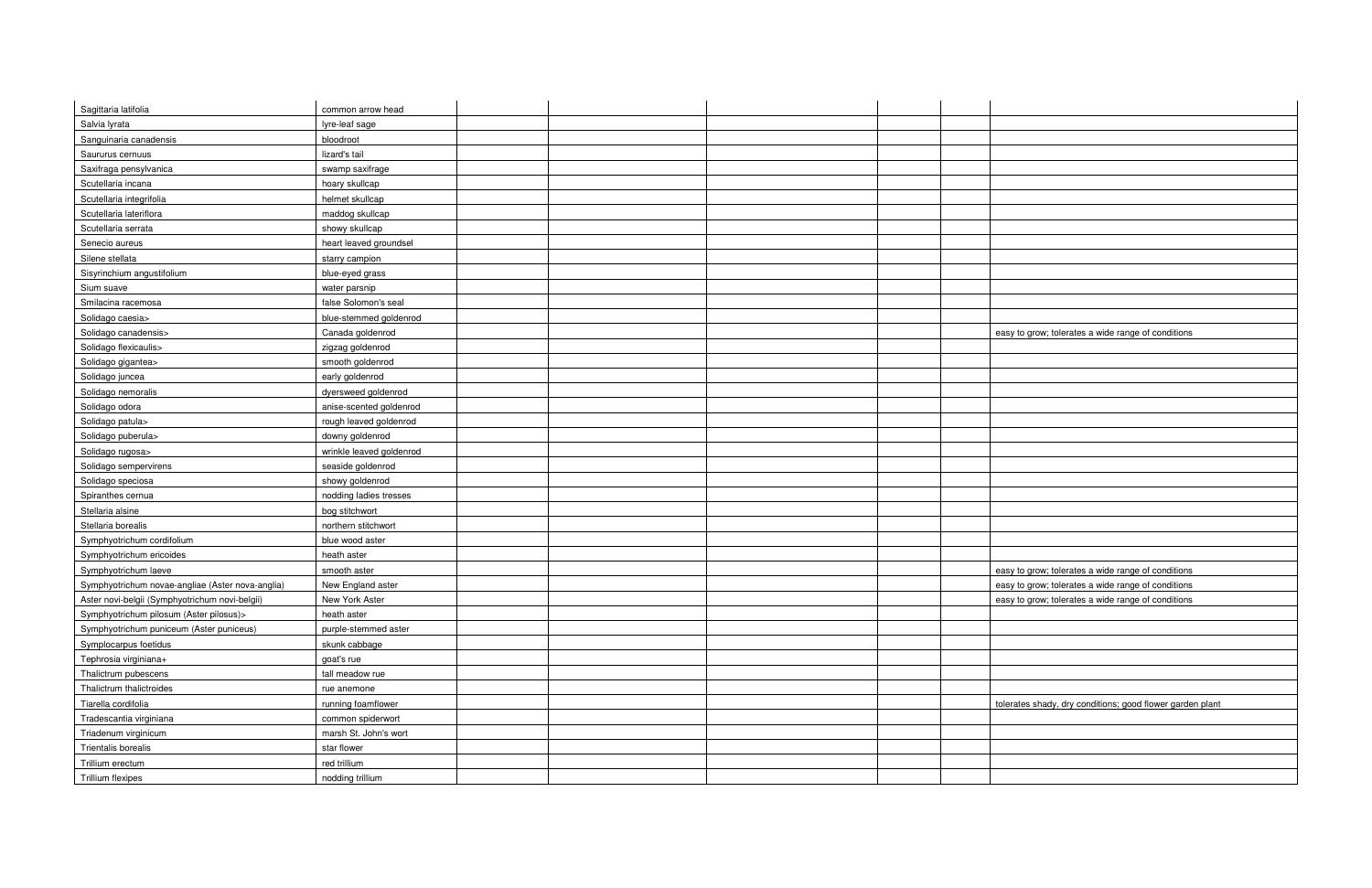| Trillium grandiflorum      | great white trillium    |  |  |                                                                        |
|----------------------------|-------------------------|--|--|------------------------------------------------------------------------|
| Typha latifolia            | common cattail          |  |  |                                                                        |
| Typha angustifolia         | narrow-leaved cattail   |  |  |                                                                        |
| Uvularia grandiflora       | great merrybells        |  |  |                                                                        |
| Uvularia perfoliata        | bellwort                |  |  |                                                                        |
| Uvularia sessilifolia      | wild oats               |  |  |                                                                        |
| Vallisneria american       | eelgrass                |  |  |                                                                        |
| Verbena hastata            | blue vervain            |  |  |                                                                        |
| Verbena urticifolia        | white vervain           |  |  |                                                                        |
| Vernonia noveboracensis    | New York ironweed       |  |  |                                                                        |
| Veronica scutellata        | narrow-leaved speedwell |  |  |                                                                        |
| Veronicastrum virginicum   | Culver's root           |  |  |                                                                        |
| Viola canadensis           | Canada violet           |  |  | easy to grow; tolerates a wide range of conditions                     |
| Viola cucullata            | swamp violet            |  |  |                                                                        |
| Viola blanda               | sweet white violet      |  |  |                                                                        |
| Viola labradorica          | alpine violet           |  |  |                                                                        |
| Viola sororia              | common violet           |  |  | easy to grow; tolerates a wide range of conditions                     |
| Viola striata              | cream violet            |  |  |                                                                        |
| Zizia aptera               | heart-leaf Alexanders   |  |  |                                                                        |
| Zizia aurea                | golden Alexanders       |  |  |                                                                        |
|                            |                         |  |  |                                                                        |
|                            |                         |  |  |                                                                        |
| <b>FERNS</b>               |                         |  |  |                                                                        |
| Adiantum pedatum           | maidenhair fern         |  |  |                                                                        |
| Asplenium platyneuron      | ebony spleenwort        |  |  |                                                                        |
| Athyrium filix-femina      | lady fern               |  |  | tolerates shady, dry conditions; good flower garden plant for contrast |
| Dennstaedtia punctilobula* | hay scented fern        |  |  |                                                                        |
| Dryopteris clintoniana     | Clinton's fern          |  |  |                                                                        |
| Dryopteris cristata        | crested woodfern        |  |  |                                                                        |
| Drypoteris carthusiana     | toothed woodfern        |  |  |                                                                        |
| Dryopteris goldiana        | Goldie's fern           |  |  |                                                                        |
| Dryopteris marginalis      | marginal woodfern       |  |  |                                                                        |
| Matteucia struthiopteris   | ostrich fern            |  |  |                                                                        |
| Onoclea sensibilis         | sensitive fern          |  |  |                                                                        |
| Osmunda cinnamomea         | cinnamon fern           |  |  |                                                                        |
| Osmunda claytonia          | interrupted fern        |  |  |                                                                        |
| Osmunda regalis            | royal fern              |  |  |                                                                        |
| Polypodium virginianum     | common polypody         |  |  |                                                                        |
| Polystichum acrostichoides | Christmas fern          |  |  | tolerates shady, dry conditions; good flower garden plant for contrast |
| Polystichum braunii        | Braun's holly fern      |  |  |                                                                        |
| Polypodium virginianum     | rock polypody           |  |  |                                                                        |
| Thelypteris noveboracensis | New York fern           |  |  |                                                                        |
| Thelypteris palustris      | marsh fern              |  |  |                                                                        |
| Woodsia obtusa             | bluntlobe cliff fern    |  |  |                                                                        |
| Woodwardia virginica       | Virginia chain fern     |  |  |                                                                        |
|                            |                         |  |  |                                                                        |
|                            |                         |  |  |                                                                        |

| easy to grow; tolerates a wide range of conditions                     |
|------------------------------------------------------------------------|
|                                                                        |
|                                                                        |
|                                                                        |
| easy to grow; tolerates a wide range of conditions                     |
|                                                                        |
|                                                                        |
|                                                                        |
|                                                                        |
|                                                                        |
|                                                                        |
|                                                                        |
|                                                                        |
| tolerates shady, dry conditions; good flower garden plant for contrast |
|                                                                        |
|                                                                        |
|                                                                        |
|                                                                        |
|                                                                        |
|                                                                        |
|                                                                        |
|                                                                        |
|                                                                        |
|                                                                        |
|                                                                        |
| tolerates shady, dry conditions; good flower garden plant for contrast |
|                                                                        |
|                                                                        |
|                                                                        |
|                                                                        |
|                                                                        |
|                                                                        |
|                                                                        |
|                                                                        |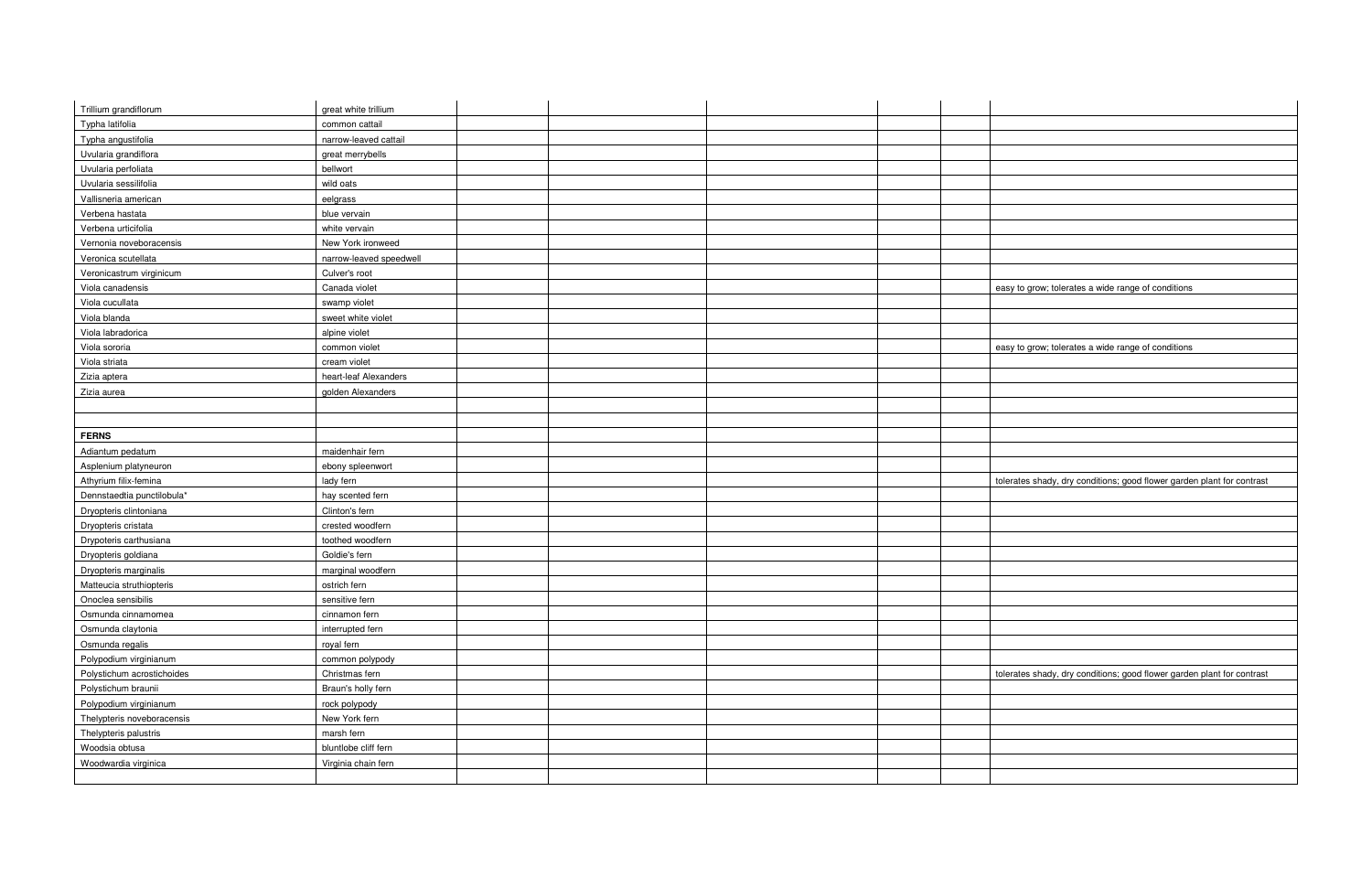| <b>GRASSES AND GRASS-LIKE PLANTS</b> |                       |  |  |               |
|--------------------------------------|-----------------------|--|--|---------------|
| Andropogon gerardii                  | big bluestem          |  |  |               |
| Andropogon virginicus                | broomsedge            |  |  |               |
| Bouteloua curtipendula               | sideoats grama        |  |  |               |
| Bromus purgans                       | hairy wood chess      |  |  |               |
| Calamagrostis canadensis             | bluejoint             |  |  |               |
| Carex baileyi                        | Bailey's sedge        |  |  |               |
| Carex comosa                         | bearded sedge         |  |  |               |
| Carex crinita                        | crinkled sedge        |  |  |               |
| Carex flaccosperma                   | blue wood sedge       |  |  |               |
| Carex grayi                          | Gray's sedge          |  |  |               |
| Carex intumescens                    | bladder sedge         |  |  |               |
| Carex lupulina                       | hop sedge             |  |  |               |
| Carex lurida                         | lurid sedge           |  |  |               |
| Carex pensylvanica                   | Pennsylvania sedge    |  |  |               |
| Carex plantaginea                    | plantain-leaved sedge |  |  |               |
| Carex platyphylla                    | broad-leaved sedge    |  |  |               |
| Carex scoparia                       | broom sedge           |  |  |               |
| Carex stipata                        | awl-fruited sedge     |  |  |               |
| Carex stricta                        | tussock sedge         |  |  |               |
| Carex vulpinoidea                    | fox sedge             |  |  |               |
| Cinna arundinacea                    | common woodreed       |  |  |               |
| Cyperus strigosus                    | umbrella sedge        |  |  |               |
| Deschampia cespitosa                 | tufted hairgrass      |  |  |               |
| Dulichium arundinaceum               | three way sedge       |  |  |               |
| Eleocharis acicularis                | needle spikerush      |  |  |               |
| Eleocharis obtusa                    | blunt spike rush      |  |  |               |
| Elymus canadensis                    | Canada wild rye       |  |  |               |
| Elymus hystrix                       | bottlebrush grass     |  |  |               |
| Elymus riparius                      | riverbank wild rye    |  |  |               |
| Elymus virginicus                    | Virginia wild rye     |  |  |               |
| Eragrostis spectabilis               | purple lovegrass      |  |  |               |
| Equisetum arvense                    | Common horsetail      |  |  |               |
| Equisetum hyemale                    | horsetail rush        |  |  |               |
| Glyceria canadensis                  | Canada mannagrass     |  |  |               |
| Glyceria septentrionalis             | Eastern mannagrass    |  |  |               |
| Glyceria striata                     | Fowl mannagrass       |  |  |               |
| Juncus canadensis                    | Canada rush           |  |  |               |
| Juncus effusus                       | soft rush             |  |  |               |
| Juncus tenuis                        | path rush             |  |  |               |
| Leersia oryzoides                    | rice cutgrass         |  |  |               |
| Leersia virginica                    | white grass           |  |  |               |
| Luzula acuminata                     | hairy woodrush        |  |  |               |
| Luzula multiflora                    | common woodrush       |  |  |               |
| Muhlenbergia capillaris              | hairy-awn muhly       |  |  | salt-tolerant |
| Panicum clandestinum                 | deer tongue grass     |  |  |               |

| alt-tolerant |  |
|--------------|--|
|              |  |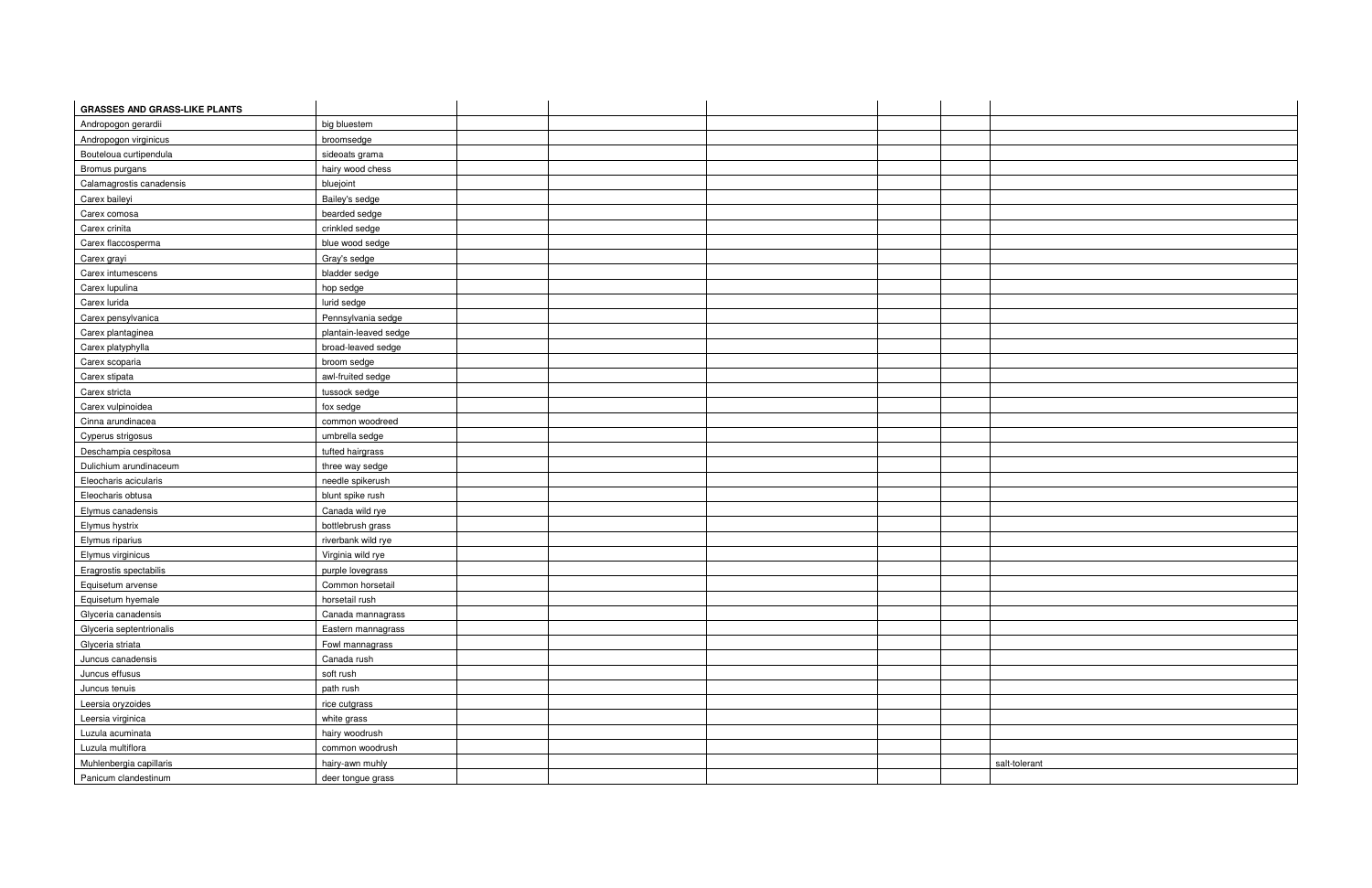| Panicum rigidulum                                | redtop panicgrass        |                     |                           |             |               |
|--------------------------------------------------|--------------------------|---------------------|---------------------------|-------------|---------------|
| Panicum virgatum                                 | switchgrass              |                     |                           |             |               |
| Phalaris arundinacea                             | reed canary grass        |                     |                           |             |               |
| Phragmites australis                             | common reed grass        |                     |                           |             |               |
| Schizachyrium scoparium                          | little bluestem          |                     |                           |             |               |
| Scirpus atrovirens                               | green bulrush            |                     |                           |             |               |
| Scirpus cyperinus                                | wool grass               |                     |                           |             |               |
| Scirpus pungens                                  | common threesquare       |                     |                           |             |               |
| Scirpus validus                                  | softstem bulrush         |                     |                           |             |               |
| Sorghastrum nutans                               | indiangrass              |                     |                           |             |               |
| Sporobolus clandestinus                          | rough dropseed           |                     |                           |             |               |
| Sporobolus heterolepsis                          | prairie dropseed         |                     |                           |             |               |
| Sparganium androcladum                           | branching burr reed      |                     |                           |             |               |
| Sparganium americanum                            | burreed                  |                     |                           |             |               |
| Spartina alterniflora                            | smooth cordgrass         |                     |                           |             |               |
| Spartina pectinata                               | freshwater cordgrass     |                     |                           |             |               |
| Tripsacum dactyloides                            | northern gamagrass       |                     |                           |             | salt-tolerant |
|                                                  |                          |                     |                           |             |               |
| <b>VINES/CREEPING GROUND COVERS</b>              |                          |                     |                           |             |               |
| Adlumia fungosa                                  | climbing fumitory        |                     |                           |             |               |
| Amphicarpaea bracteata                           | hog peanut               |                     |                           |             |               |
| Apios americana                                  | common groundnut         |                     |                           |             |               |
| Aristolochia durior                              | dutchman's pipe          |                     |                           |             |               |
| Clematis virginiana                              | virgin's bower           |                     |                           |             |               |
| Fragaria vesca                                   | wood strawberry          |                     |                           |             |               |
| Fragaria virginiana                              | wild strawberry          |                     |                           |             |               |
| Humulus lupulus                                  | hops                     |                     |                           |             |               |
| Lonicera dioica                                  | limber honeysuckle       |                     |                           |             |               |
| Lonicera sempervirens                            | trumpet honeysuckle      |                     | leaf spot, powdery mildew |             |               |
| Mikania scandens                                 | climbing hempweed        |                     |                           |             |               |
| Parthenocissus quinquefolia                      | Virginia creeper         | scale, leaf hoppers | leaf spot, canker         | $\mathsf X$ | salt tolerant |
| Polygonum scandens                               | climbing false buckwheat |                     |                           |             |               |
| Potentilla simplex                               | common cinquefoil        |                     |                           |             |               |
| Toxicodendron radicans                           | poison ivy               |                     |                           |             |               |
| Veronica peregrina                               | purslane speedwell       |                     |                           |             |               |
| Vitis labrusca                                   | fox grape                |                     |                           |             |               |
| Waldsteinia fragarioides                         | barren strawberry        |                     |                           |             |               |
|                                                  |                          |                     |                           |             |               |
|                                                  |                          |                     |                           |             |               |
|                                                  |                          |                     |                           |             |               |
|                                                  |                          |                     |                           |             |               |
|                                                  |                          |                     |                           |             |               |
|                                                  |                          |                     |                           |             |               |
| <b>KEY to SYMBOLS</b>                            |                          |                     |                           |             |               |
| *considered invasive although a native plant     |                          |                     |                           |             |               |
| +may be difficult to find commercially available |                          |                     |                           |             |               |
|                                                  |                          |                     |                           |             |               |

| salt-tolerant |  |
|---------------|--|
|               |  |
|               |  |
|               |  |
|               |  |
|               |  |
|               |  |
|               |  |
|               |  |
|               |  |
|               |  |
|               |  |
|               |  |
|               |  |
|               |  |
| salt tolerant |  |
|               |  |
|               |  |
|               |  |
|               |  |
|               |  |
|               |  |
|               |  |
|               |  |
|               |  |
|               |  |
|               |  |
|               |  |
|               |  |
|               |  |
|               |  |
|               |  |
|               |  |